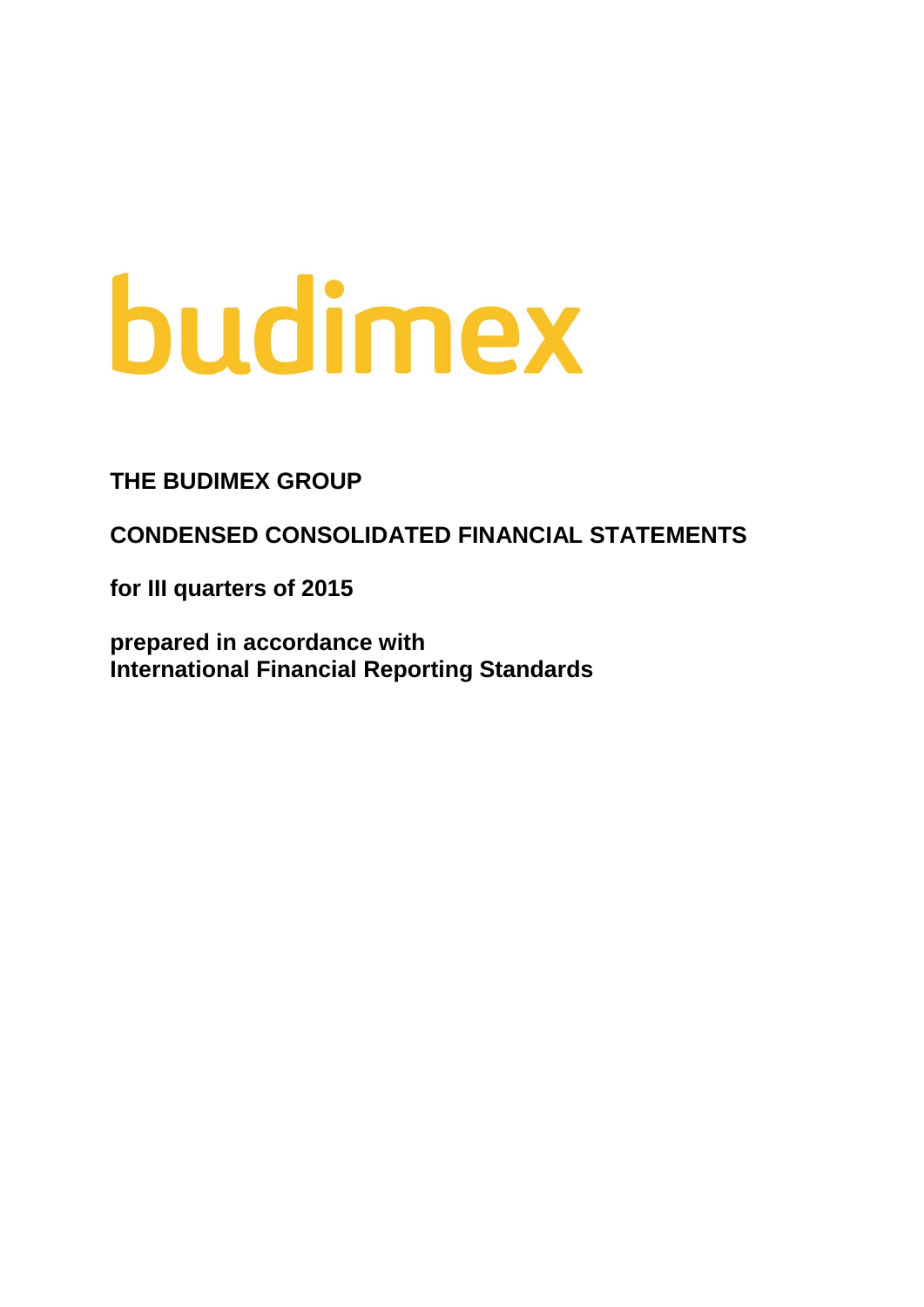# budimex

# **Table of contents**

| 1.   |                                                                                                            |  |
|------|------------------------------------------------------------------------------------------------------------|--|
| 1.1. |                                                                                                            |  |
| 1.2. |                                                                                                            |  |
| 1.3. | Description of the changes in the composition of the Group together with the indication of their           |  |
|      |                                                                                                            |  |
| 2.   |                                                                                                            |  |
| 3.   |                                                                                                            |  |
| 3.1. | Accounting policies and basis of preparing the consolidated financial statements of the Budimex            |  |
|      |                                                                                                            |  |
| 3.2. |                                                                                                            |  |
| 3.3. |                                                                                                            |  |
| 3.4. |                                                                                                            |  |
| 4.   | Descriptions of factors and events which had a material effect on the financial result of the Budimex      |  |
|      |                                                                                                            |  |
| 5.   |                                                                                                            |  |
| 6.   |                                                                                                            |  |
| 7.   | Factors which will affect results achieved by the Group in a period covering at least the next quarter  19 |  |
| 8.   | The main events in the third quarter of 2015 and significant events after 30 September 2015 19             |  |
| 9.   |                                                                                                            |  |
| 10.  | The Management Board's position on the feasibility of results stated in the financial forecasts            |  |
|      | published earlier for the year in view of the financial results presented in the quarterly report in       |  |
|      |                                                                                                            |  |
| 11.  | Statement of ownership of shares of Budimex SA or rights to such shares (options) held by the              |  |
|      | managing or supervisory persons of Budimex SA as at the date of publication of this report together        |  |
|      |                                                                                                            |  |
| 12.  | Proceedings pending as at 30 September 2015 before court, competent arbitration body or any public         |  |
|      |                                                                                                            |  |
| 13.  |                                                                                                            |  |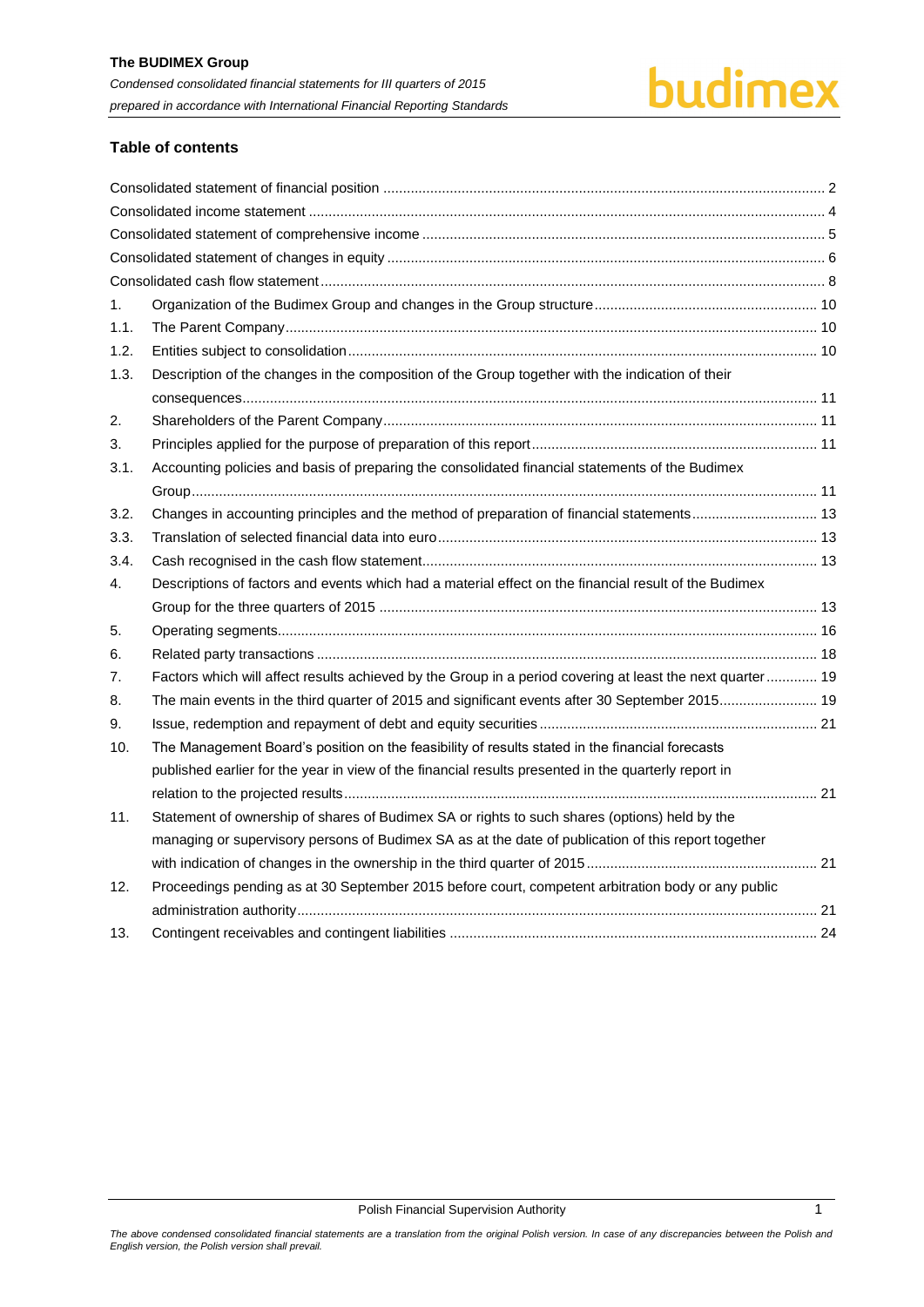

# <span id="page-2-0"></span>**Consolidated statement of financial position**

| <b>ASSETS</b>                                                                         | 30 September 2015<br>(PLN thousands) | 31 December 2014<br>(PLN thousands) |
|---------------------------------------------------------------------------------------|--------------------------------------|-------------------------------------|
| Non-currents assets (long-term)                                                       |                                      |                                     |
| Property, plant and equipment                                                         | 73 681                               | 79 513                              |
| Investment properties                                                                 | 63 571                               | 24 994                              |
| Intangible assets                                                                     | 3886                                 | 4 4 9 4                             |
| Goodwill                                                                              | 73 237                               | 73 237                              |
| Equity accounted investments                                                          | 4 6 6 8                              | 7 5 3 9                             |
| Available-for-sale financial assets                                                   | 8565                                 | 8 3 7 6                             |
| Retentions for construction contracts                                                 | 27 914                               | 27 9 23                             |
| Trade and other receivables                                                           | 31 585                               | 29 945                              |
| Receivables from concession agreement                                                 | 45 575                               | 45 214                              |
| Other financial assets                                                                | 14 3 22                              |                                     |
| Deferred tax asset                                                                    | 404 848                              | 376 261                             |
| Total non-current assets (long-term)                                                  | 751 852                              | 677 496                             |
| <b>Current assets</b>                                                                 |                                      |                                     |
| Inventories                                                                           | 882 588                              | 648 655                             |
| Trade and other receivables                                                           | 682 978                              | 495 364                             |
| Retentions for construction contracts                                                 | 10 670                               | 10 248                              |
| Amounts due and receivable from customers (investors) under construction<br>contracts | 364 018                              | 172 548                             |
| Current tax receivable                                                                | 80                                   | 265                                 |
| Other financial assets                                                                | 27 956                               | 19800                               |
| Cash and cash equivalents                                                             | 1 950 550                            | 1831652                             |
|                                                                                       | 3918840                              | 3 178 532                           |
| Assets held for sale (disposal groups)                                                |                                      | 2 1 8 1                             |
| Total current assets (short-term)                                                     | 3918840                              | 3 180 713                           |
| <b>TOTAL ASSETS</b>                                                                   | 4670692                              | 3858209                             |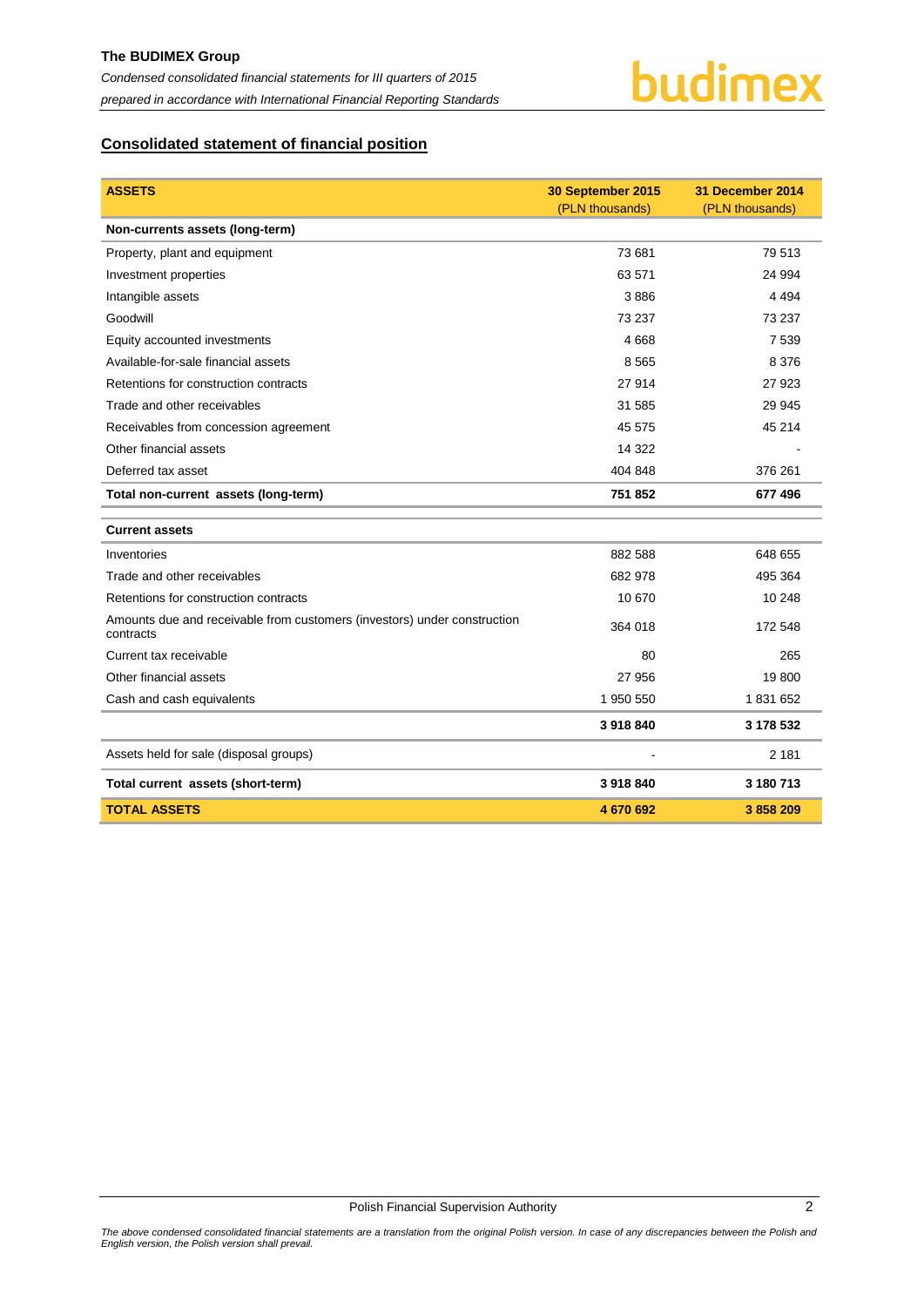#### **The BUDIMEX Group**

*Condensed consolidated financial statements for III quarters of 2015 prepared in accordance with International Financial Reporting Standards*



# **Consolidated statement of financial position (cont.)**

| <b>EQUITY AND LIABILITIES</b>                                                               | 30 September 2015 | 31 December 2014 |
|---------------------------------------------------------------------------------------------|-------------------|------------------|
|                                                                                             | (PLN thousands)   | (PLN thousands)  |
| <b>Equity</b>                                                                               |                   |                  |
| Shareholders' equity attributable to the shareholders of the Parent<br>Company              |                   |                  |
| Share capital                                                                               | 145 848           | 145 848          |
| Share premium                                                                               | 87 163            | 87 163           |
| Other reserves                                                                              | 5 2 8 3           | 4816             |
| Foreign exchange differences on translation of foreign operations                           | 5 3 7 8           | 5 3 2 6          |
| Retained earnings                                                                           | 281 278           | 276 112          |
| Total shareholders' equity attributable to the shareholders of the<br><b>Parent Company</b> | 524 950           | 519 265          |
| Non-controlling interests                                                                   | 3808              | 3 2 4 4          |
| <b>Total equity</b>                                                                         | 528 758           | 522 509          |
| <b>Liabilities</b>                                                                          |                   |                  |
| Long-term liabilities                                                                       |                   |                  |
| Loans, borrowings and other external sources of finance                                     | 40 5 24           | 46 298           |
| Retentions for construction contracts                                                       | 187 951           | 176 116          |
| Provision for long-term liabilities and other charges                                       | 181 877           | 179 169          |
| Long-term retirement benefits and similar obligations                                       | 6 1 2 1           | 6 1 2 1          |
| Other financial liabilities                                                                 | 2650              | 4925             |
| <b>Total long-term liabilities</b>                                                          | 419 123           | 412 629          |
| <b>Short-term liabilities</b>                                                               |                   |                  |
| Loans, borrowings and other external sources of finance                                     | 19 202            | 21 402           |
| Trade and other payables                                                                    | 1 447 623         | 1 117 743        |
| Retentions for construction contracts                                                       | 185 420           | 201 207          |
| Amounts due and payable to customers (investors) under construction<br>contracts            | 1 025 668         | 920 668          |
| Deferred income                                                                             | 861 791           | 520 766          |
| Provision for short-term liabilities and other charges                                      | 150 761           | 111 598          |
| Current tax payable                                                                         | 29 7 53           | 26 291           |
| Short-term retirement benefits and similar obligations                                      | 1 0 8 0           | 1 0 8 0          |
| Other financial liabilities                                                                 | 1513              | 2 3 1 6          |
| <b>Total short-term liabilities</b>                                                         | 3722811           | 2 923 071        |
| <b>Total liabilities</b>                                                                    | 4 141 934         | 3 335 700        |
| <b>TOTAL EQUITY AND LIABILITIES</b>                                                         | 4 670 692         | 3 858 209        |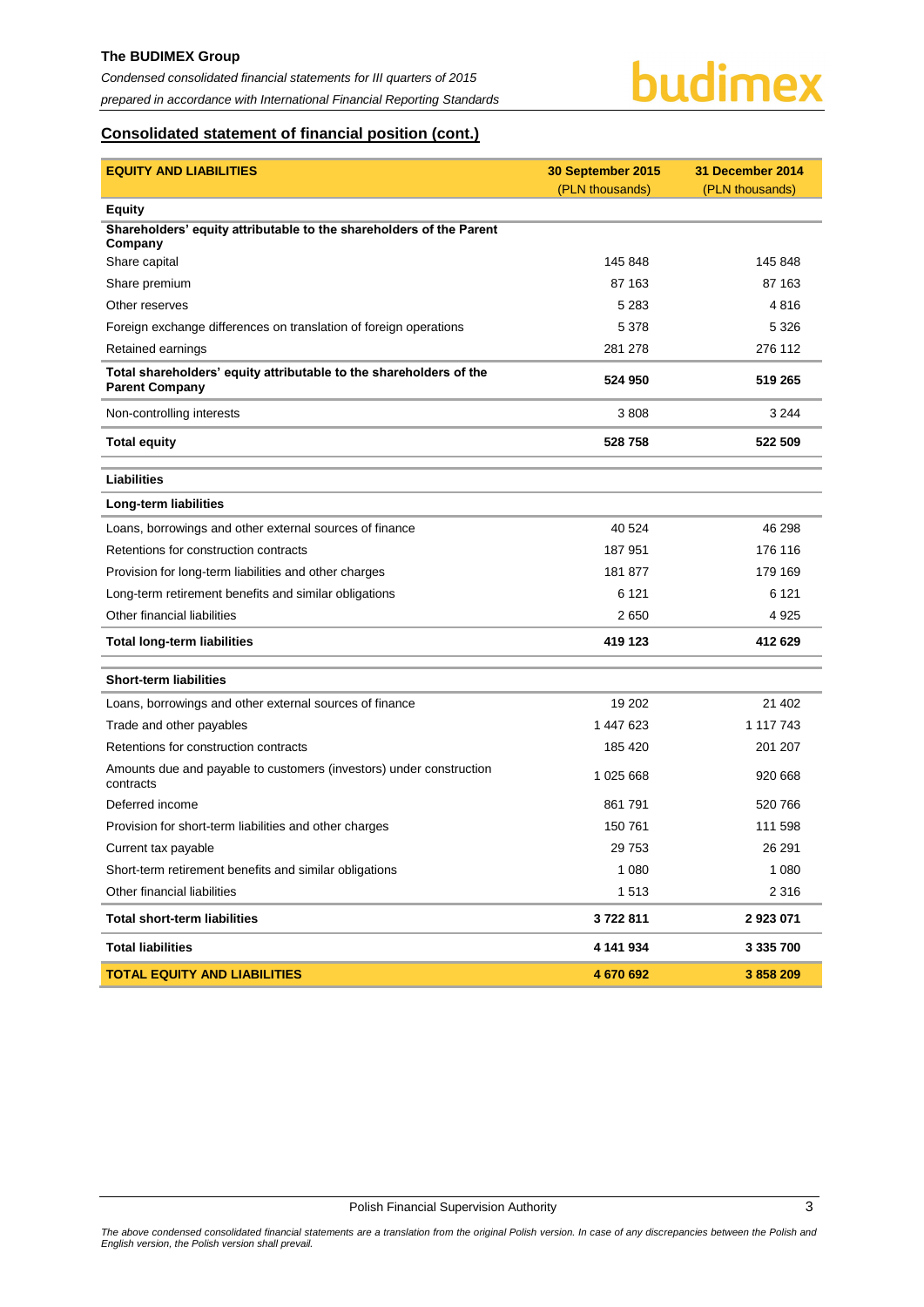### **The BUDIMEX Group**

*Condensed consolidated financial statements for III quarters of 2015 prepared in accordance with International Financial Reporting Standards*

# budimex

# <span id="page-4-0"></span>**Consolidated income statement**

|                                                                                                         | 9-month period ended<br><b>30 September</b> |            |            | 3-month period ended<br><b>30 September</b> |
|---------------------------------------------------------------------------------------------------------|---------------------------------------------|------------|------------|---------------------------------------------|
|                                                                                                         | 2015                                        | 2014       | 2015       | 2014                                        |
|                                                                                                         | (PLN                                        | (PLN       | (PLN       | (PLN                                        |
|                                                                                                         | thousands)                                  | thousands) | thousands) | thousands)                                  |
| <b>Continuing operations</b>                                                                            |                                             |            |            |                                             |
| Net sales of finished goods, goods for resale, raw<br>materials and services                            | 3743040                                     | 3712757    | 1 474 800  | 1 559 635                                   |
| Cost of finished goods, goods for resale, raw materials<br>and services sold                            | (3384164)                                   | (3400506)  | (1329986)  | (1456713)                                   |
| Gross profit on sales                                                                                   | 358 876                                     | 312 251    | 144 814    | 102922                                      |
| Selling expenses                                                                                        | (20623)                                     | (19872)    | (6726)     | (7734)                                      |
| Administrative expenses                                                                                 | (134095)                                    | (128104)   | (42557)    | (41827)                                     |
| Other operating income                                                                                  | 32 612                                      | 43 032     | 3993       | 22 5 20                                     |
| Other operating expenses                                                                                | (37 830)                                    | (30982)    | (29 360)   | (9547)                                      |
| <b>Operating profit</b>                                                                                 | 198 940                                     | 176 325    | 70 164     | 66 334                                      |
| Finance income                                                                                          | 29 7 84                                     | 29839      | 7960       | 9679                                        |
| Finance costs                                                                                           | (22 568)                                    | (32 220)   | (9635)     | (13934)                                     |
| Share of results of equity accounted companies                                                          | (2871)                                      | (1683)     | 197        | (8)                                         |
| Profit before tax                                                                                       | 203 285                                     | 172 261    | 68 686     | 62 071                                      |
| Income tax                                                                                              | (41566)                                     | (36 233)   | (14032)    | (13 483)                                    |
| Net profit from continuing operations                                                                   | 161 719                                     | 136 028    | 54 654     | 48 588                                      |
| Net profit for the period                                                                               | 161 719                                     | 136 028    | 54 654     | 48 588                                      |
| Of which:                                                                                               |                                             |            |            |                                             |
| Attributable to the shareholders of the Parent<br>Company                                               | 161 155                                     | 134 803    | 54 560     | 47891                                       |
| Attributable to non-controlling interests                                                               | 564                                         | 1225       | 94         | 697                                         |
|                                                                                                         |                                             |            |            |                                             |
| Basic and diluted earnings per share attributable to the<br>shareholders of the Parent Company (in PLN) | 6.31                                        | 5.28       | 2.14       | 1.88                                        |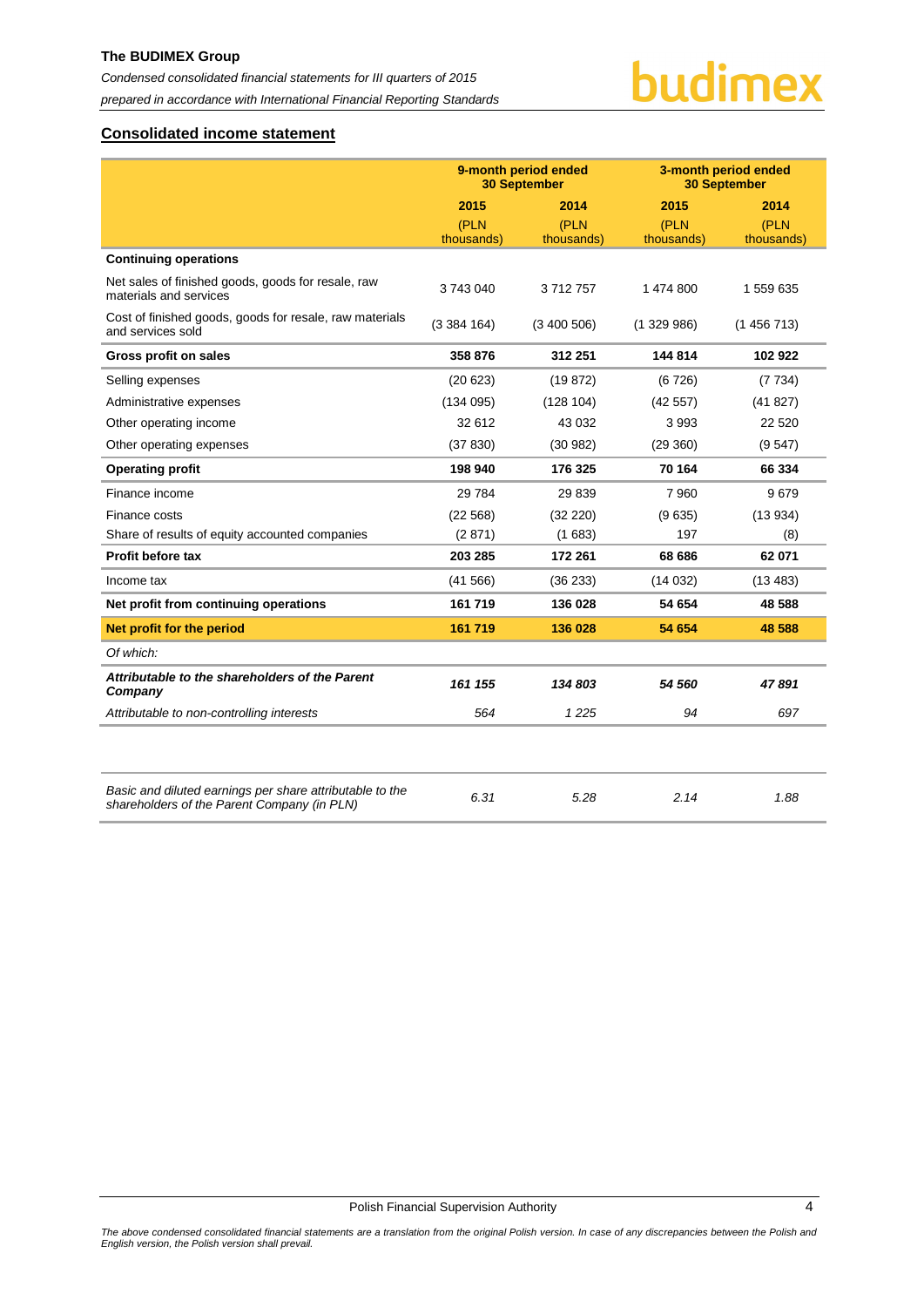

# <span id="page-5-0"></span>**Consolidated statement of comprehensive income**

|                                                                      | 9-month period ended<br><b>30 September</b> |            | 3-month period ended<br><b>30 September</b> |            |  |
|----------------------------------------------------------------------|---------------------------------------------|------------|---------------------------------------------|------------|--|
|                                                                      | 2015                                        | 2014       | 2015                                        | 2014       |  |
|                                                                      | (PLN                                        | (PLN       | (PLN                                        | (PLN       |  |
|                                                                      | thousands)                                  | thousands) | thousands)                                  | thousands) |  |
| Net profit for the period                                            | 161 719                                     | 136 028    | 54 654                                      | 48 588     |  |
| Other comprehensive income for the period, which:                    |                                             |            |                                             |            |  |
| Will be subsequently reclassified to profit or loss:                 |                                             |            |                                             |            |  |
| Foreign exchange differences on translation of foreign<br>operations | 52                                          | 98         | 84                                          | 82         |  |
| Deferred tax related to components of other<br>comprehensive income  |                                             |            |                                             |            |  |
| Will not be subsequently reclassified to profit or loss:             |                                             |            |                                             |            |  |
| Actuarial gains/(losses)                                             |                                             |            |                                             |            |  |
| Deferred tax related to components of other<br>comprehensive income  |                                             |            |                                             |            |  |
| Other comprehensive income, net of tax                               | 52                                          | 98         | 84                                          | 82         |  |
| Total comprehensive income for the period                            | 161 771                                     | 136 126    | 54 738                                      | 48 670     |  |
|                                                                      |                                             |            |                                             |            |  |
| Of which:                                                            |                                             |            |                                             |            |  |
| Attributable to the shareholders of the Parent<br>Company            | 161 207                                     | 134 901    | 54 644                                      | 47973      |  |
| Attributable to non-controlling interests                            | 564                                         | 1225       | 94                                          | 697        |  |

Polish Financial Supervision Authority 5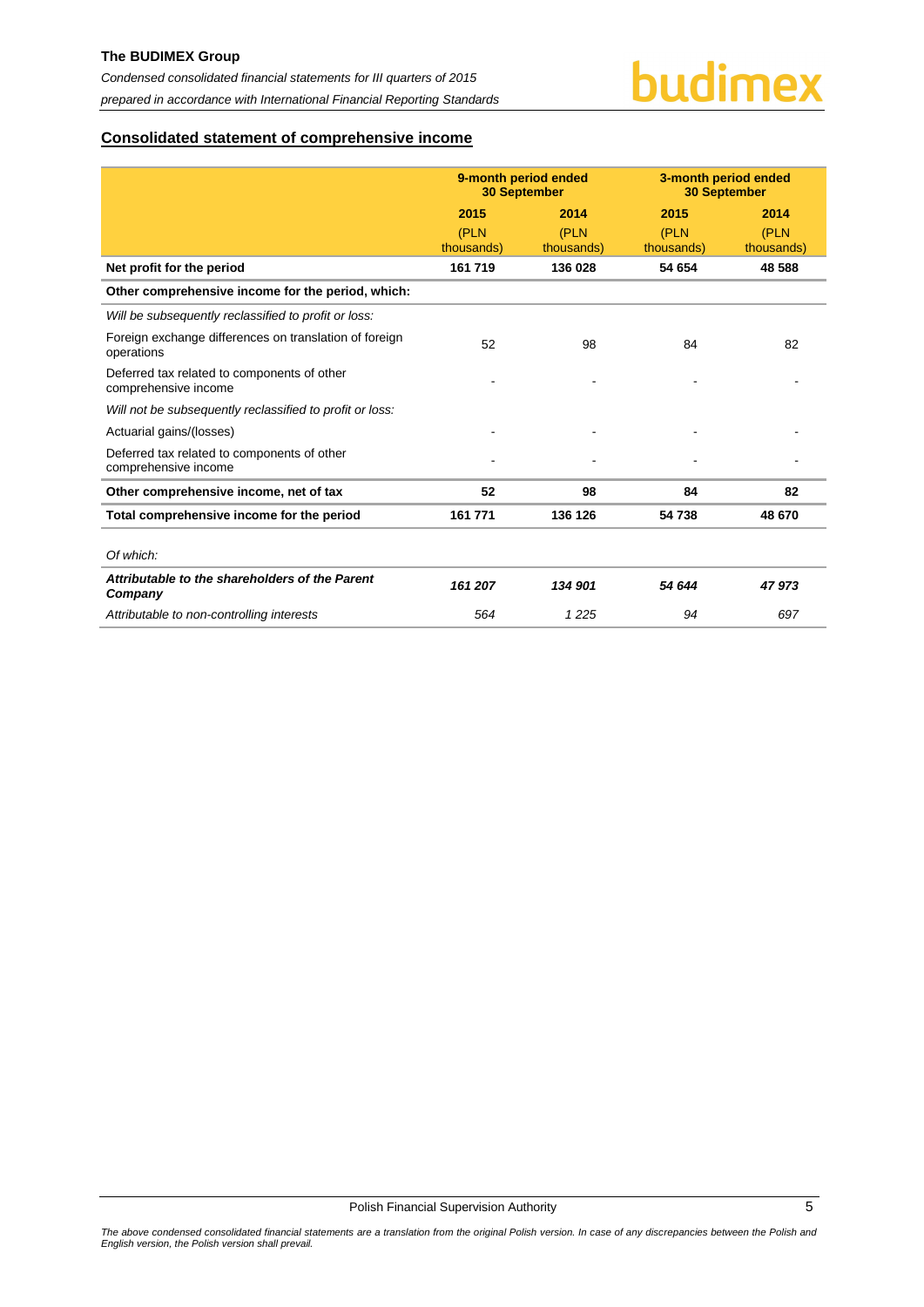*Condensed consolidated financial statements for III quarters of 2015* 

*prepared in accordance with International Financial Reporting Standards*

# budimex

# **Consolidated statement of changes in equity**

<span id="page-6-0"></span>

|                                              |                          |                         |                                         | Equity attributable to the shareholders of the Parent Company |                                                                       |                |              |                          | <b>Total</b><br>equity |
|----------------------------------------------|--------------------------|-------------------------|-----------------------------------------|---------------------------------------------------------------|-----------------------------------------------------------------------|----------------|--------------|--------------------------|------------------------|
|                                              |                          |                         | <b>Foreign</b><br><b>Other reserves</b> |                                                               | <b>Retained</b>                                                       |                |              |                          |                        |
|                                              | <b>Share capital</b>     | <b>Share</b><br>premium | Share-based<br>payments                 | <b>Actuarial</b><br>gains/(losses)                            | exchange<br>differences on<br>translation of<br>foreign<br>operations | earnings       | <b>Total</b> |                          |                        |
|                                              |                          |                         |                                         |                                                               | in PLN thousands                                                      |                |              |                          |                        |
| Balance as at 1 January 2015                 | 145 848                  | 87 163                  | 6712                                    | (1896)                                                        | 5 3 2 6                                                               | 276 112        | 519 265      | 3 2 4 4                  | 522 509                |
| Profit for the period                        | $\overline{\phantom{a}}$ | $\blacksquare$          | $\blacksquare$                          | $\overline{\phantom{a}}$                                      | $\overline{\phantom{a}}$                                              | 161 155        | 161 155      | 564                      | 161 719                |
| Other comprehensive income                   | $\sim$                   | $\blacksquare$          | $\blacksquare$                          | $\sim$                                                        | 52                                                                    | $\blacksquare$ | 52           | $\overline{\phantom{a}}$ | 52                     |
| Total comprehensive income for<br>the period | $\overline{\phantom{a}}$ | $\blacksquare$          | $\overline{\phantom{0}}$                |                                                               | 52                                                                    | 161 155        | 161 207      | 564                      | 161 771                |
| <b>Dividends</b>                             | $\blacksquare$           | $\blacksquare$          | $\overline{\phantom{a}}$                | $\sim$                                                        | $\sim$                                                                | (155989)       | (155989)     | $\overline{a}$           | (155989)               |
| Share-based payment                          | $\overline{\phantom{a}}$ | $\sim$                  | 467                                     | $\overline{\phantom{a}}$                                      | $\blacksquare$                                                        |                | 467          | $\sim$                   | 467                    |
| <b>Balance as at 30 September 2015</b>       | 145 848                  | 87 163                  | 7 1 7 9                                 | (1896)                                                        | 5 3 7 8                                                               | 281 278        | 524 950      | 3 8 0 8                  | 528758                 |

Polish Financial Supervision Authority 6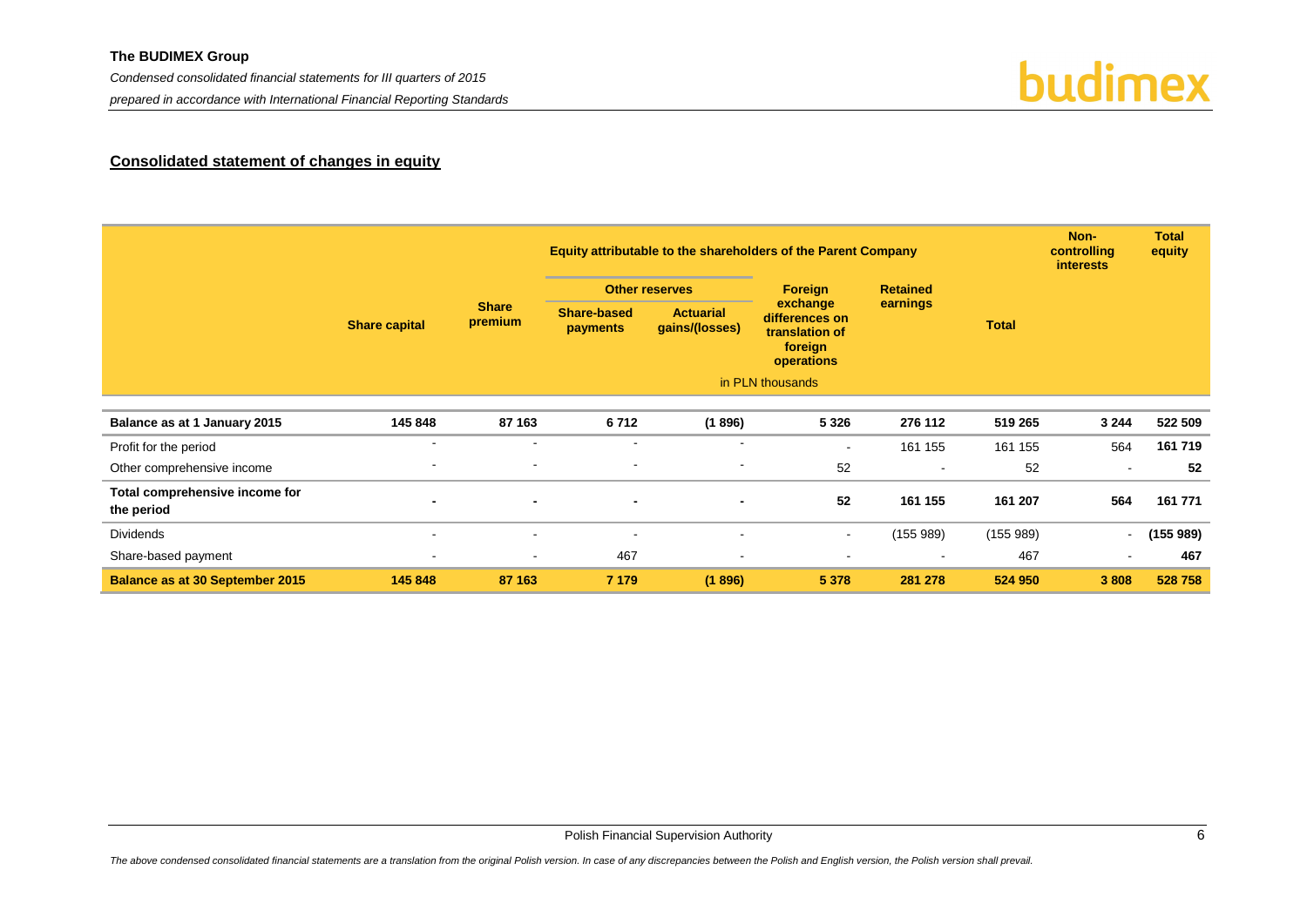#### **The BUDIMEX Group**

*Condensed consolidated financial statements for III quarters of 2015* 

*prepared in accordance with International Financial Reporting Standards*



# **Consolidated statement of changes in equity (cont.)**

|                                              |                      |                          |                                |                                    | Equity attributable to the shareholders of the Parent Company         |                 |              | Non-<br>controlling<br><b>interests</b> | <b>Total</b><br>equity |
|----------------------------------------------|----------------------|--------------------------|--------------------------------|------------------------------------|-----------------------------------------------------------------------|-----------------|--------------|-----------------------------------------|------------------------|
|                                              |                      |                          |                                | <b>Other reserves</b>              | Foreign                                                               | <b>Retained</b> |              |                                         |                        |
|                                              | <b>Share capital</b> | <b>Share</b><br>premium  | Share-based<br><b>payments</b> | <b>Actuarial</b><br>gains/(losses) | exchange<br>differences on<br>translation of<br>foreign<br>operations | earnings        | <b>Total</b> |                                         |                        |
|                                              |                      |                          |                                |                                    | in PLN thousands                                                      |                 |              |                                         |                        |
| Balance as at 1 January 2014                 | 145 848              | 87 163                   | 5 3 7 0                        | (786)                              | 5 1 0 1                                                               | 383 627         | 626 323      | 18852                                   | 645 175                |
| Profit for the period                        | $\blacksquare$       | $\blacksquare$           | $\blacksquare$                 | $\overline{\phantom{a}}$           | $\overline{\phantom{a}}$                                              | 134 803         | 134 803      | 1 2 2 5                                 | 136 028                |
| Other comprehensive income                   | $\blacksquare$       | $\blacksquare$           | $\blacksquare$                 | $\sim$                             | 98                                                                    | $\sim$          | 98           | $\overline{a}$                          | 98                     |
| Total comprehensive income for<br>the period |                      | $\blacksquare$           |                                |                                    | 98                                                                    | 134 803         | 134 901      | 1 2 2 5                                 | 136 126                |
| <b>Dividends</b>                             | $\sim$               | $\overline{\phantom{a}}$ | $\blacksquare$                 | $\sim$                             | $\blacksquare$                                                        | (302532)        | (302532)     | $\blacksquare$                          | (302532)               |
| Share-based payment                          |                      |                          | 1 0 0 2                        |                                    | $\blacksquare$                                                        |                 | 1 0 0 2      | $\blacksquare$                          | 1 0 0 2                |
| Balance as at 30 September 2014              | 145 848              | 87 163                   | 6 3 7 2                        | (786)                              | 5 1 9 9                                                               | 215 898         | 459 694      | 20 077                                  | 479 771                |
| Profit for the period                        | $\sim$               | $\blacksquare$           | $\blacksquare$                 |                                    | $\blacksquare$                                                        | 57 170          | 57 170       | 740                                     | 57910                  |
| Other comprehensive income                   |                      | $\blacksquare$           | $\blacksquare$                 | (1110)                             | 127                                                                   | $\sim$          | (983)        | $\sim$                                  | (983)                  |
| Total comprehensive income for<br>the period |                      | $\blacksquare$           |                                | (1110)                             | 127                                                                   | 57 170          | 56 187       | 740                                     | 56 927                 |
| Share-based payment                          | $\sim$               | $\blacksquare$           | 340                            | $\sim$                             | $\overline{\phantom{a}}$                                              | $\sim$          | 340          | $\overline{\phantom{a}}$                | 340                    |
| Change in non-controlling interests          |                      |                          | $\overline{\phantom{a}}$       |                                    | $\overline{\phantom{a}}$                                              | 3 0 4 4         | 3 0 4 4      | (17573)                                 | (14529)                |
| <b>Balance as at 31 December 2014</b>        | 145 848              | 87 163                   | 6712                           | (1896)                             | 5 3 2 6                                                               | 276 112         | 519 265      | 3 2 4 4                                 | 522 509                |

Polish Financial Supervision Authority 7 and 2008 and 2009 and 2009 and 2009 and 2009 and 2009 and 2009 and 20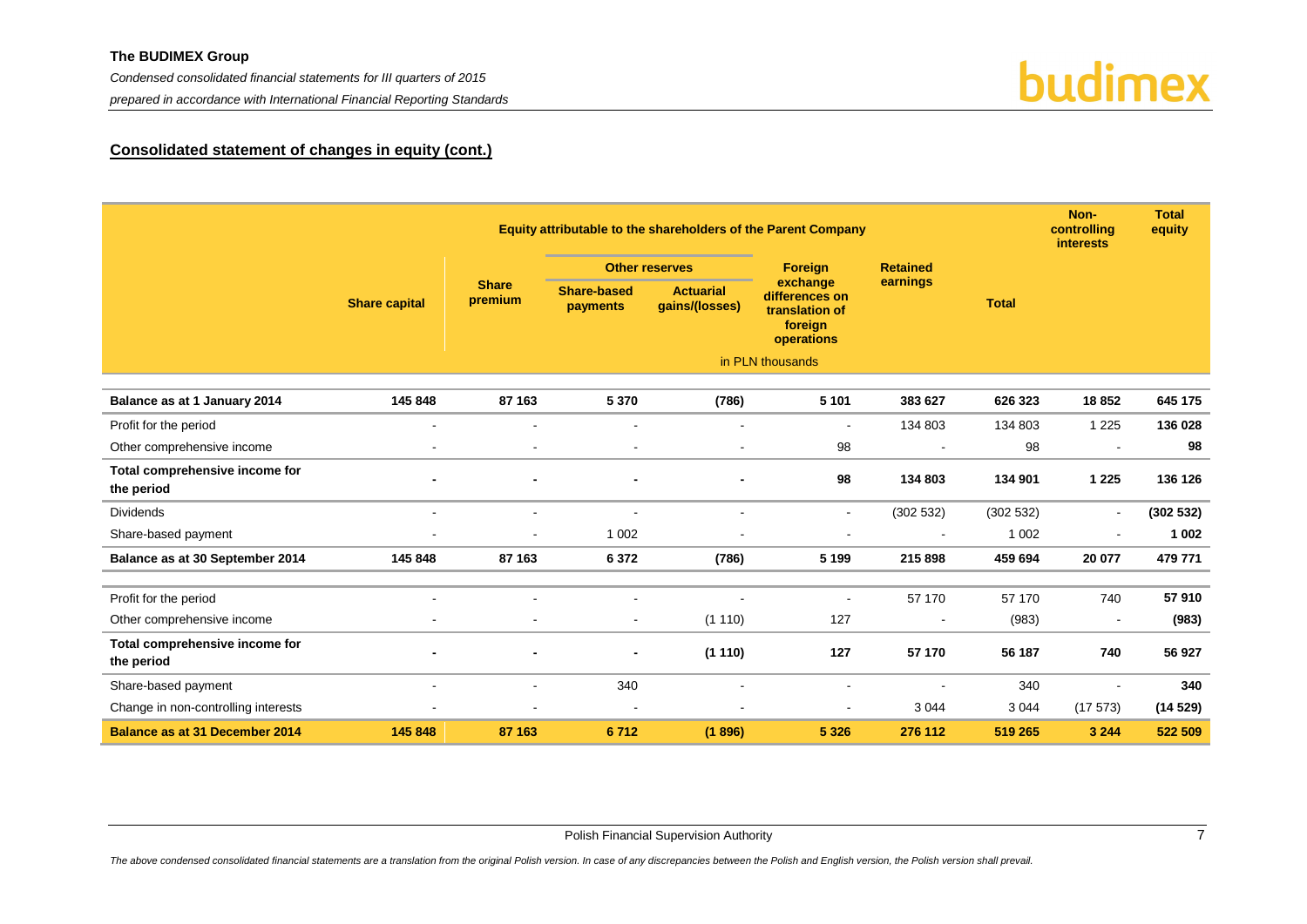# <span id="page-8-0"></span>**Consolidated cash flow statement**

|                                                                                                        | 9-month period ended 30 September |                 |  |  |
|--------------------------------------------------------------------------------------------------------|-----------------------------------|-----------------|--|--|
|                                                                                                        | 2015                              | 2014            |  |  |
|                                                                                                        | (PLN thousands)                   | (PLN thousands) |  |  |
| <b>CASH FLOW FROM OPRATING ACTIVITIES</b>                                                              |                                   |                 |  |  |
| Net profit before tax                                                                                  | 203 285                           | 172 261         |  |  |
| <b>Adjustments for:</b>                                                                                |                                   |                 |  |  |
| Depreciation/ amortization                                                                             | 16748                             | 17 331          |  |  |
| Share of results of equity accounted companies                                                         | 2871                              | 1683            |  |  |
| Foreign exchange (gains)/ losses                                                                       | (304)                             | (108)           |  |  |
| Interest and shares in profits (dividends)                                                             | 151                               | 266             |  |  |
| (Profit)/ loss on disposal of investments                                                              | (14191)                           | (1391)          |  |  |
| Change in valuation of derivative financial instruments                                                | (2178)                            | 2889            |  |  |
| Change in provisions and liabilities arising from retirement benefits and similar<br>obligations       | 41871                             | 21 4 26         |  |  |
| Other adjustments                                                                                      | 460                               | 1803            |  |  |
| Operating profit before changes in working capital                                                     | 248 713                           | 216 160         |  |  |
| Change in receivables and retentions for construction contracts                                        | (183 212)                         | (225 362)       |  |  |
| Change in inventories                                                                                  | (233933)                          | 63 4 63         |  |  |
| Change in retentions for construction contracts and in liabilities, except for loans<br>and borrowings | 325 239                           | 56 820          |  |  |
| Change in deferred income                                                                              | 341 025                           | 35 4 88         |  |  |
| Change in amounts due and receivable under construction contracts                                      | (86 470)                          | (156088)        |  |  |
| Change in cash and cash equivalents of restricted use                                                  | (178980)                          | 2 0 3 0         |  |  |
| Cash used /from operations                                                                             | 232 382                           | (7489)          |  |  |
| Income tax paid                                                                                        | (66 506)                          | (49 424)        |  |  |
| <b>NET CASH GENERATED FROM / USED IN OPERATING ACTIVITIES</b>                                          | 165 876                           | (56913)         |  |  |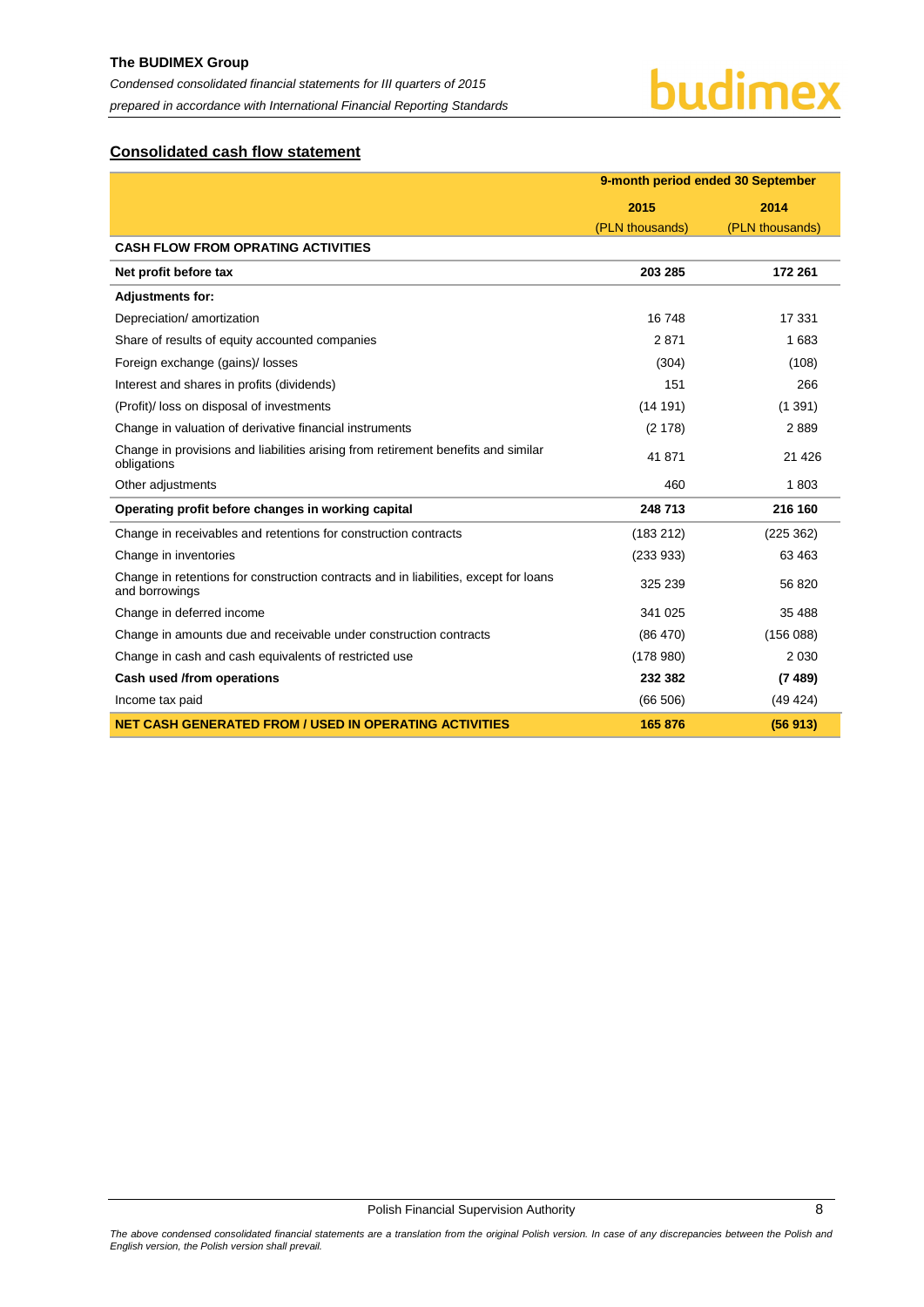# budimex

# **Consolidated cash flow statement (cont.)**

|                                                         |                 | 9-month period ended 30 September |  |  |
|---------------------------------------------------------|-----------------|-----------------------------------|--|--|
|                                                         | 2015            | 2014                              |  |  |
|                                                         | (PLN thousands) | (PLN thousands)                   |  |  |
| <b>CASH FLOW FROM INVESTING ACTIVITIES</b>              |                 |                                   |  |  |
| Sale of intangible assets and tangible fixed assets     | 1 3 2 5         | 1 2 1 9                           |  |  |
| Sale of investment property                             |                 | 1 5 3 0                           |  |  |
| Sale of assets held for sale                            | 14 000          |                                   |  |  |
| Purchase of intangible assets and tangible fixed assets | (13749)         | (11 273)                          |  |  |
| Purchase of investment properties                       | (38788)         |                                   |  |  |
| Sale of shares in subsidiaries                          |                 | 2028                              |  |  |
| Purchase of shares in related entities                  | (188)           |                                   |  |  |
| Loans granted                                           | (21 260)        | (21 413)                          |  |  |
| Loans repaid                                            |                 | 8820                              |  |  |
| Interest received                                       | 324             | 576                               |  |  |
| Dividends received                                      |                 | 16                                |  |  |
| <b>NET CASH USED IN INVESTING ACTIVITIES</b>            | (58336)         | (18497)                           |  |  |
|                                                         |                 |                                   |  |  |
| <b>CASH FLOW FROM FINANCING ACTIVITIES</b>              |                 |                                   |  |  |
| Loans and borrowings taken out                          |                 | 22738                             |  |  |
| Loans and borrowings repaid                             | (370)           | (7639)                            |  |  |
| Dividends paid                                          | (155989)        | (302 530)                         |  |  |
| Payment of finance lease liabilities                    | (9600)          | (7542)                            |  |  |
| Interest paid                                           | (1455)          | (769)                             |  |  |
| Other finance expenses                                  | (465)           |                                   |  |  |
| <b>NET CASH USED IN FINANCING ACTIVITIES</b>            | (167 879)       | (295742)                          |  |  |
|                                                         |                 |                                   |  |  |
| <b>NET CHANGE IN CASH AND CASH EQUIVALENTS</b>          | (60339)         | (371152)                          |  |  |
| Foreign exchange differences, net                       | 257             | 164                               |  |  |
|                                                         |                 |                                   |  |  |

**CASH AND CASH EQUIVALENTS AT THE BEGINNING OF THE PERIOD (not[e 3.4\)](#page-13-2) 1 726 690 1 589 598 CASH AND CASH EQUIVALENTS AT THE END OF THE PERIOD (note [3.4\)](#page-13-2) 1 666 608 1 218 610**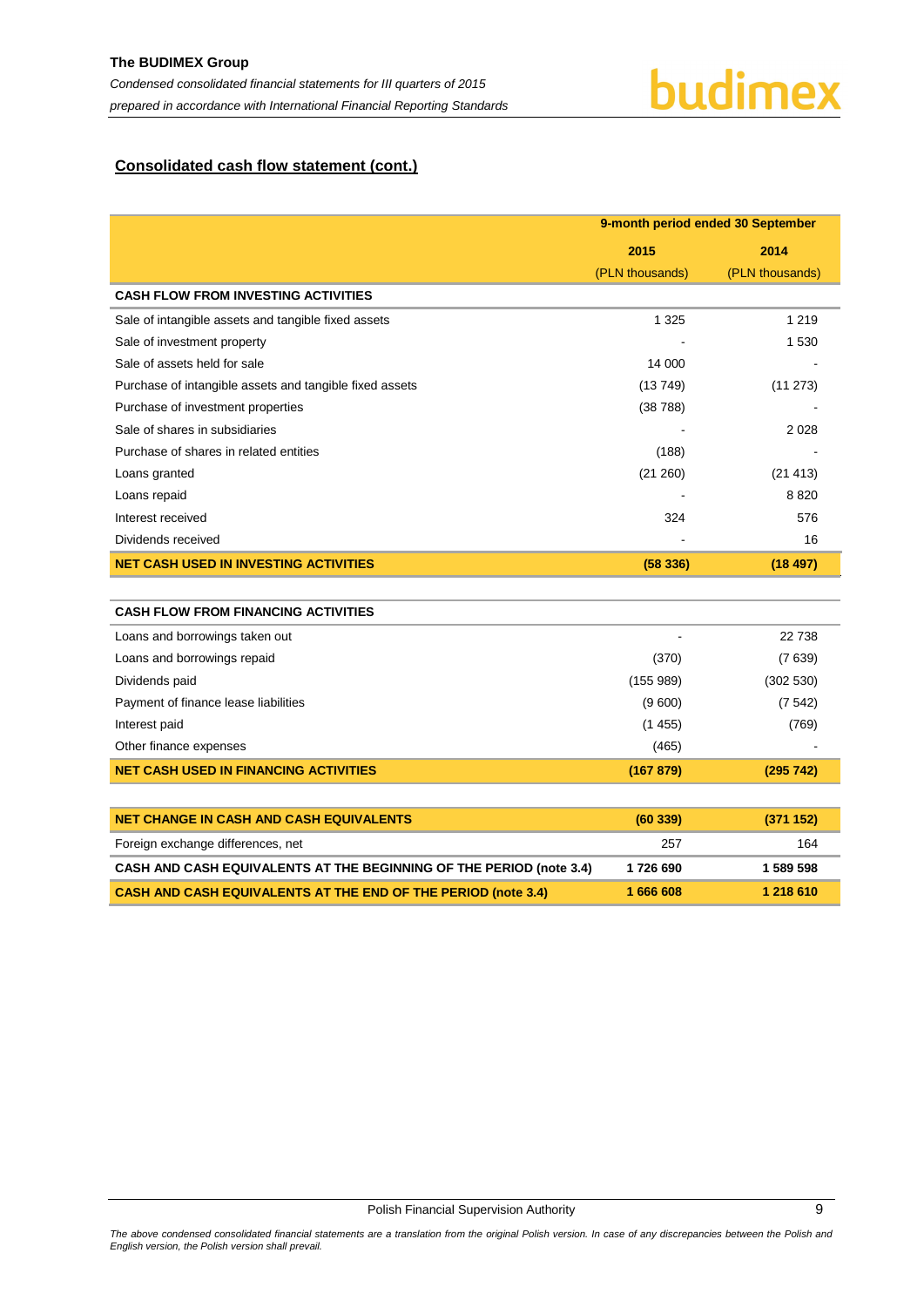#### <span id="page-10-1"></span><span id="page-10-0"></span>**1. Organization of the Budimex Group and changes in the Group structure**

## **1.1. The Parent Company**

The parent company of the Budimex Group is Budimex SA (the "Parent Company"), which main area of business is building, rendering of management and advisory services for the Budimex Group companies.

The main areas of the business activities of the Group are construction-assembly services realized in the system of general execution at home and abroad, developer activities, property management, and limited scope trading, production and other services. Budimex SA serves in the Group as an advisory, management and financial centre. Realization of these three functions is to facilitate:

- efficient flow of information within Group structures,
- strengthening the efficiency of cash and financial management of individual Group companies,
- strengthening market position of the entire Group.

### **1.2. Entities subject to consolidation**

<span id="page-10-2"></span>As at 30 September 2015, 31 December 2014 and 30 September 2014 the following subsidiaries were subject to consolidation:

|                                                                                   | <b>Registered</b>   | % in the share capital<br>as at |                                               |         |  |
|-----------------------------------------------------------------------------------|---------------------|---------------------------------|-----------------------------------------------|---------|--|
| <b>Company name</b>                                                               | office              | 2015                            | 30 September 31 December 30 September<br>2014 | 2014    |  |
| Mostostal Kraków SA                                                               | Cracow / Poland     | 100.00%                         | 100.00%                                       | 100.00% |  |
| Budimex Bau GmbH                                                                  | Cologne/<br>Germany | 100.00%                         | 100.00%                                       | 100.00% |  |
| Budimex Nieruchomości Sp. z o.o.                                                  | Warsaw / Poland     | 100.00%                         | 100.00%                                       | 100.00% |  |
| Budimex Budownictwo Sp. z o.o.                                                    | Warsaw / Poland     | 100.00%                         | 100.00%                                       | 100.00% |  |
| Budimex B Sp. z o.o. (in liquidation)*                                            | Warsaw / Poland     |                                 | 100.00%                                       | 100.00% |  |
| SPV-BN 1 Sp. z o.o.                                                               | Warsaw / Poland     | 100.00%                         | 100.00%                                       | 100.00% |  |
| Poznańskie Przedsiębiorstwo Inwestycyjne Sp. z o.o.                               | Warsaw / Poland     | 100.00%                         | 100.00%                                       | 100.00% |  |
| Budimex Kolejnictwo SA                                                            | Warsaw / Poland     | 100.00%                         | 100.00%                                       | 100.00% |  |
| Budimex Parking Wrocław Sp. z o.o.                                                | Warsaw / Poland     | 100.00%                         | 100.00%                                       | 100.00% |  |
| Elektromontaż Poznań SA Group                                                     | Poznań / Poland     | 92.31%                          | 92.31%                                        | 50.66%  |  |
| Przedsiębiorstwo Budownictwa Mieszkaniowego Nadolnik Sp. z o.o.** Warsaw / Poland |                     |                                 | 100.00%                                       | 100.00% |  |

\*On 31 July 2015 a resolution was adopted to finally liquidate the company. It did not have any impact on the consolidated financial statements of the Budimex Group.

\*\*Przedsiębiorstwo Budownictwa Mieszkaniowego Nadolnik Sp. z o.o. merged with Budimex Nieruchomości Sp. z o.o. on 27 May 2015. The transaction did not have any impact on the consolidated financial statements of the Budimex Group.

Stand-alone data of Budimex SA, which is a partner in consortiums (treated as joint operations according to IFRS 11), includes its share in assets, liabilities, revenue and expenses of the following joint operations:

| <b>Consortium name</b>                         | share  |
|------------------------------------------------|--------|
| Budimex SA Ferrovial Agroman SA s.c.           | 99.98% |
| Budimex SA Budimex Budownictwo Sp. z o.o. s.c. | 99.98% |
| Budimex SA Sygnity SA Sp. j.                   | 67.00% |
| Budimex SA Ferrovial Agroman SA Sp. j.         | 50.00% |
| Budimex SA Cadagua SA s.c.                     | 50.00% |
| Budimex SA Cadagua SA 2 s.c.                   | 50.00% |
| Budimex SA Tecnicas Reunidas SA Turów s.c.     | 50.00% |
| Budimex SA Energetyka 1 Sp.j.                  | 50.00% |
| Budimex SA Energetyka 2 Sp.j.                  | 50.00% |

#### Polish Financial Supervision Authority 10

The above condensed consolidated financial statements are a translation from the original Polish version. In case of any discrepancies between the Polish and *English version, the Polish version shall prevail.*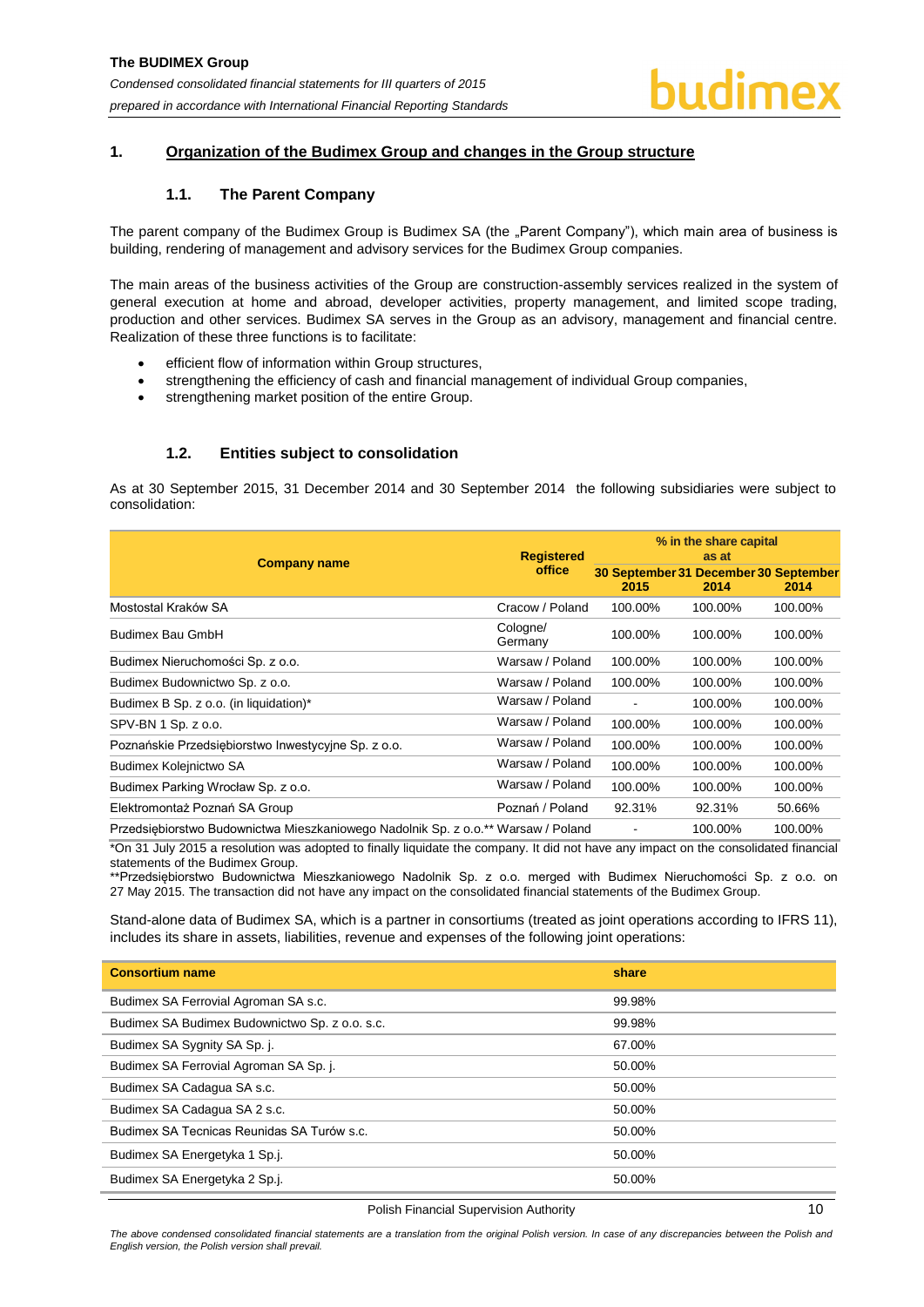# <span id="page-11-0"></span>**1.3. Description of the changes in the composition of the Group together with the indication of their consequences**

In the 9-month period ended 30 September 2015, Budimex B Sp. z o.o. was liquidated. It did not have any impact on the consolidated financial statements of the Group. In addition, Przedsiębiorstwo Budownictwa Mieszkaniowego Nadolnik Sp. z o.o. merged with Budimex Nieruchomości Sp. z o.o., which did not have any impact on the consolidated financial statements of the Group either.

Two new partnerships were registered: Budimex SA Energetyka 1 Sp.j. and Budimex SA Energetyka 2 Sp.j. Budimex SA, in turn, repurchased from its subsidiary, Budimex PPP SA, 50% of shares in the company Budimex G Sp. z o.o. All newly created and repurchased companies were not consolidated due to their immateriality.

In the period covered by this report, no other activities were discontinued and there were no plans to discontinue any significant activities in the future.

# <span id="page-11-1"></span>**2. Shareholders of the Parent Company**

According to the information held by Budimex SA, the shareholding structure of Budimex SA as at report date was as follows:

| <b>Shareholder</b>                                                                            | Type of<br>shares | <b>Number of</b><br>shares | % of the share<br>capital | <b>Number of</b><br>votes | % of voting<br>rights at the<br><b>AGM</b> |
|-----------------------------------------------------------------------------------------------|-------------------|----------------------------|---------------------------|---------------------------|--------------------------------------------|
| Valivala Holdings B.V. Amsterdam (the<br>Netherlands) - Ferrovial SA Group company<br>(Spain) | ordinary          | 15 078 159                 | 59.06%                    | 15 078 159                | 59.06%                                     |
| Aviva OFE Aviva BZ WBK                                                                        | ordinary          | 1 280 000                  | 5.01%                     | 1 280 000                 | 5.01%                                      |
| Other shareholders                                                                            | ordinary          | 9 171 939                  | 35.93%                    | 9 171 939                 | 35.93%                                     |
| <b>Total</b>                                                                                  |                   | 25 530 098                 | 100.00%                   | 25 530 098                | 100.00%                                    |

The shareholding structure has not changed since the publication date of the half-year report on 28 August 2015.

### <span id="page-11-3"></span><span id="page-11-2"></span>**3. Principles applied for the purpose of preparation of this report**

# **3.1. Accounting policies and basis of preparing the consolidated financial statements of the Budimex Group**

These condensed financial statements were prepared in accordance with IAS 34 "Interim Financial Reporting" and appropriate accounting standards applicable for preparation of the interim consolidated financial statements adopted by the European Union issued and effective when preparing the interim consolidated financial statements applying the same principles for the current and comparable period. Details of accounting policies adopted by the Group were described in the consolidated financial statements of the Group for the year ended 31 December 2014, published on 16 March 2015.

The consolidated financial statements were prepared on the assumption that the Parent Company and all entities included in the Budimex Group will be going concerns in the foreseeable future. In the reporting period and as at the date of preparation of these financial statements no circumstances have been noted that would indicate a threat to ability to continue as a going concern.

### *Amendments to standards and interpretations effective in the current period*

The following amendments to the existing standards and an interpretation ssued by the International Accounting Standards Board ("IASB") and adopted by the EU are effective for the current period:

 **Amendments to various standards "Improvements to IFRSs (2011-2013)"** resulting from the annual improvement project of IFRS (IFRS 3, IFRS 13 and IAS 40) primarily with a view to removing inconsistencies and clarifying wording - adopted by the EU on 18 December 2014 (effective for annual periods beginning on or after 1 January 2015),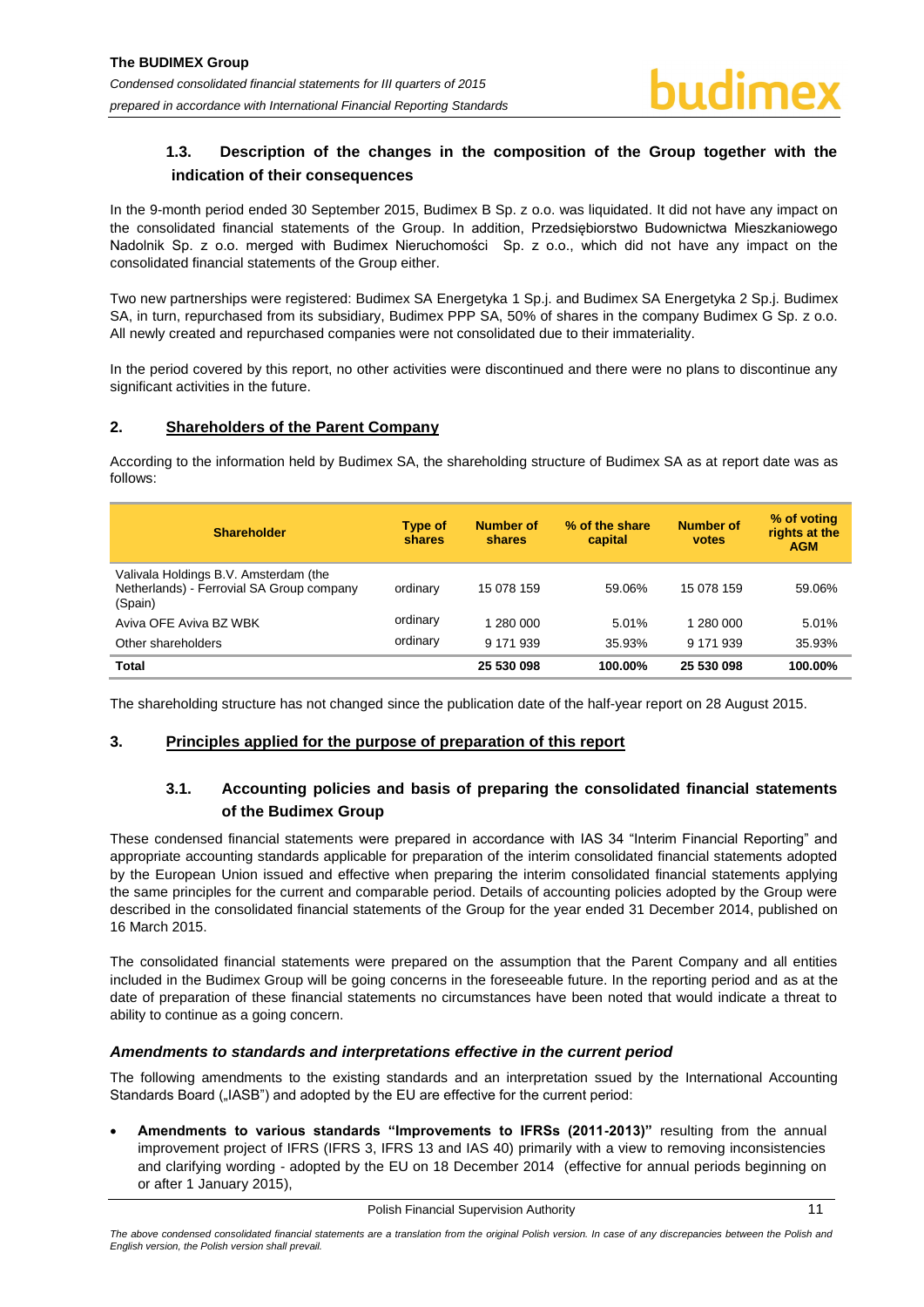**IFRIC 21 "Levies"** adopted by the EU on 13 June 2014 (effective for annual periods beginning on or after 17 June 2014).

The adoption of these amendments to the existing standards and interpretations has not led to any changes in the Group's accounting policies.

#### *Amendments to standards issued by IASB and adopted by the EU but not yet effective*

At the date of authorisation of these financial statements the following amendments to the existing standards issued by IASB and adopted by the EU was in issue but not yet effective:

- **Amendments to IAS 19 "Employee Benefits"**  Defined Benefit Plans: Employee contributions adopted by the EU on 17 December 2014 (effective for annual periods beginning on or after 1 February 2015),
- **Amendments to various standards "Improvements to IFRSs (2010-2012)"** resulting from the annual improvement project of IFRS (IFRS 2, IFRS 3, IFRS 8, IFRS 13, IAS 16, IAS 24 and IAS 38) primarily with a view to removing inconsistencies and clarifying wording - adopted by the EU on 17 December 2014 (effective for annual periods beginning on or after 1 February 2015),

#### *Standards and amendments to standards issued by IASB but not yet adopted by the EU*

At present, IFRS as adopted by the EU do not significantly differ from regulations adopted by the International Accounting Standards Board (IASB) except from the following standards and amendments to the existing standards, which were not endorsed for use as of report date:

- **IFRS 9 "Financial Instruments"** (effective for annual periods beginning on or after 1 January 2018),
- **IFRS 14 "Regulatory Deferral Accounts"** (effective for annual periods beginning on or after 1 January 2016),
- **IFRS 15 "Revenue from contracts with customers"** including **amendments to IFRS 15: "Effective date of IFRS 15"** (effective for annual periods beginning on or after 1 January 2018),
- **Amendments to IFRS 10 "Consolidated Financial Statements"** and **IAS 28 "Investments in associates and joint ventures"** – Sale or contribution of assets between an investor and its associate or joint venture (effective for annual periods beginning on or after 1 January 2016),
- **Amendments to IFRS 10 "Consolidated Financial Statements", IFRS 12 "Disclosures of Interests in Other Entities"** and **IAS 28 "Investments in associates and joint ventures"** - Investment Entities: applying the consolidation exception (effective for annual periods beginning on or after 1 January 2016),
- **Amendments to IFRS 11 "Joint Arrangements"**  Accounting of acquisition of shares in joint operations (effective for annual periods beginning on or after 1 January 2016),
- **Amendments to IAS 1 "Presentation of financial statements"**  Disclosure initiative (effective for annual periods beginning on or after 1 January 2016),
- **Amendments to IAS 16 "Property, Plant and Equipment"** and **IAS 38 "Intangible assets"**  Clarification of Acceptable Methods of Depreciation and Amortisation (effective for annual periods beginning on or after 1 January 2016),
- **Amendments to IAS 16 "Property, Plant and Equipment"** and **IAS 41 "Agriculture"**  Agriculture: bearer plants (effective for annual periods beginning on or after 1 January 2016),
- **Amendments to IAS 27 "Separate Financial Statements"**  Equity Method in Separate Financial Statements (effective for annual periods beginning on or after 1 January 2016),
- **Amendments to various standards "Improvements to IFRSs (2012-2014)"** resulting from the annual improvement project of IFRS (IFRS 5, IFRS 7, IAS 19 and IAS 34) primarily with a view to removing inconsistencies and clarifying wording (effective for annual periods beginning on or after 1 January 2016).

The Group anticipates that the adoption of these standards and amendments to the standards would have no material impact on the financial statements of the Group if applied.

At the same time, hedge accounting regarding the portfolio of financial assets and liabilities, whose principles have not been adopted by the EU, is still unregulated. According to the Group's estimates, application of hedge accounting for the portfolio of financial assets or liabilities pursuant to IAS 39: "Financial Instruments: Recognition and Measurement", would not significantly impact the financial statements, if applied as at the balance sheet date.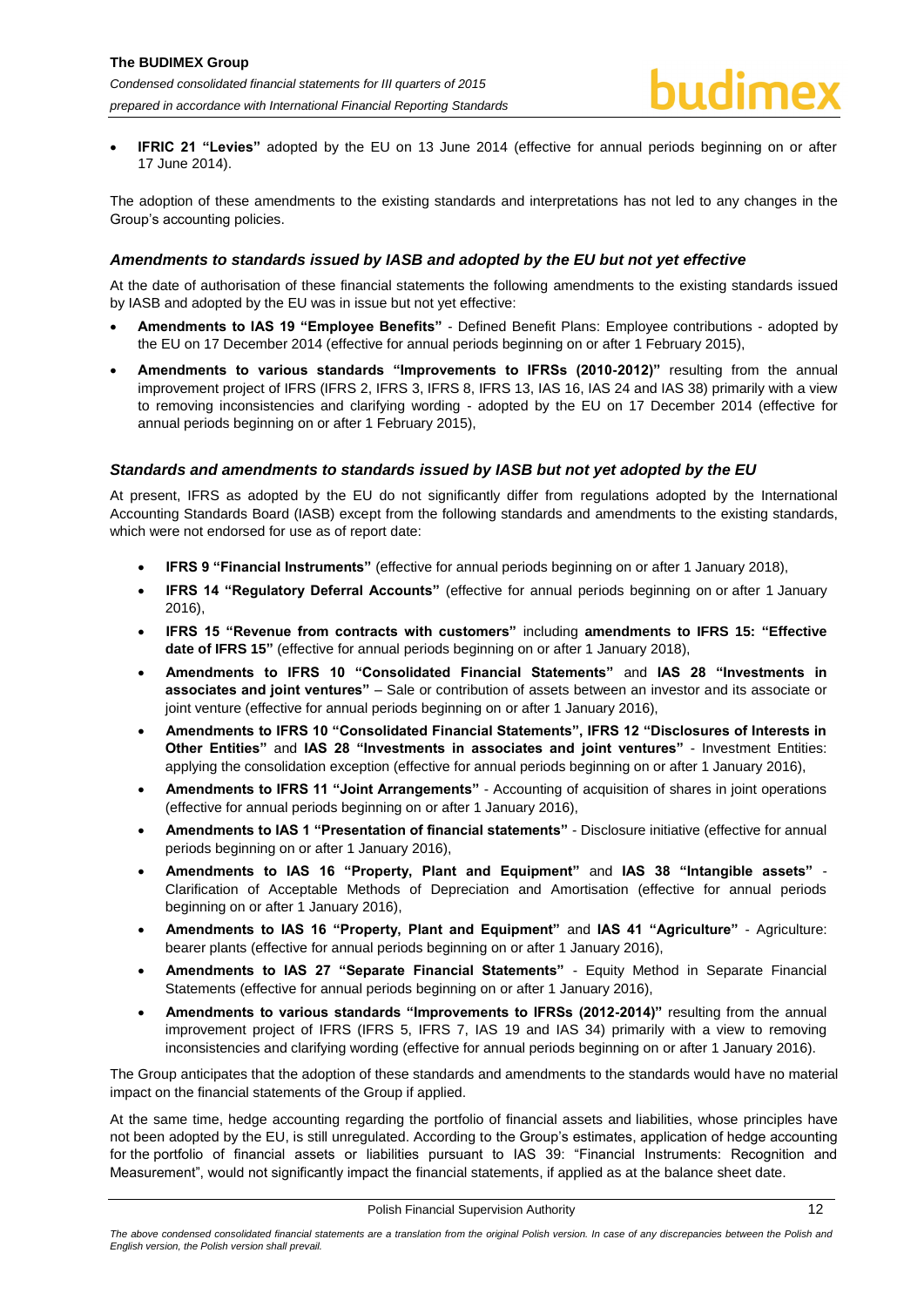#### **3.2. Changes in accounting principles and the method of preparation of financial statements**

<span id="page-13-0"></span>In the reporting period there were no changes in the accounting principles and the method of preparation of financial statements compared to those disclosed in the consolidated financial statements of the Budimex Group for the financial year 2014, published on 16 March 2015. Comparative data was transformed in the consolidated income statement and consolidated cash flow statement. The way how the data was transformed and the causes of the transformation were explained in the consolidated financial statements for the financial year of 2014.

### **3.3. Translation of selected financial data into euro**

<span id="page-13-1"></span>Selected financial data was translated into euro in accordance with the following rules:

- $\bullet$  individual asset and liability items using the average exchange rate prevailing as at 30 September 2015 4.2386 PLN/EUR,
- individual profit and loss account and statement of cash flow items for the period of 9 months of 2015 using the exchange rate being an arithmetic average of average exchange rates established by the National Bank of Poland for the last day of each ended month for the period from 1 January 2015 to 30 September 2015 – 4.1585 PLN/EUR,
- individual asset and liability items of comparative financial data for the year 2014 using the average exchange rate prevailing as at 31 December 2014 – 4.2623 PLN/EUR,
- individual profit and loss account and statement of cash flow items of comparative financial data for the period of 9 months of 2014 - using the exchange rate being an arithmetic average of average exchange rates established by the National Bank of Poland for the last day of each ended month for the period from 1 January 2014 to 30 September 2014 – 4.1803 PLN/EUR.

### **3.4. Cash recognised in the cash flow statement**

<span id="page-13-2"></span>The Group recognizes cash of restricted use (including mainly cash of the consortia in the portion attributable to other consortium members, cash representing security for bank guarantees and funds kept in escrow by developer companies, provided their maturity does not exceed 3 months) in the statement of financial position under cash and cash equivalents. For the purpose of the statement of cash flow – the balance of cash at the beginning and at the end of the reporting period is reduced by cash of restricted use, and its change in the statement of financial position is recognized under cash flow from operating activities.

|                                                        | <b>30 September</b><br>2015 | 31 December<br>2014 | <b>30 September</b><br>2014 |
|--------------------------------------------------------|-----------------------------|---------------------|-----------------------------|
|                                                        |                             | in PLN thousand     |                             |
| Cash recognised in the statement of financial position | 1950 550                    | 1831652             | 285 765                     |
| Cash and cash equivalents of restricted use            | (283942)                    | (104962)            | $(67155)^*$                 |
| Cash recognised in the statement of cash flow          | 1 666 608                   | 1726 690            | 1 218 610*                  |

\*in accordance with the changes in the classification made in the consolidated financial statements of the Budimex Group for 2014, cash of the consortia in the portion attributable to other consortium members were classified as cash of restricted use. PLN 33 749 thousand were therefore reclassified to cash of restricted use and adequate changes in the cash flow statement were made.

# <span id="page-13-3"></span>**4. Descriptions of factors and events which had a material effect on the financial result of the Budimex Group for the three quarters of 2015**

Sale of construction-assembly services in Poland is characterized by seasonality mainly connected with atmosphere conditions and the highest revenues are usually achieved in the second and third quarter, while the lowest – in the first quarter.

In the 9-month period ended 30 September 2015, the Budimex Group earned sales revenue of PLN 3 743 040 thousand which means a 0.82% increase on the corresponding period of 2014. The Budimex Group's sales revenue in the third quarter amounted to PLN 1 474 800 thousand and was higher by PLN 628 384 thousand (74.24%)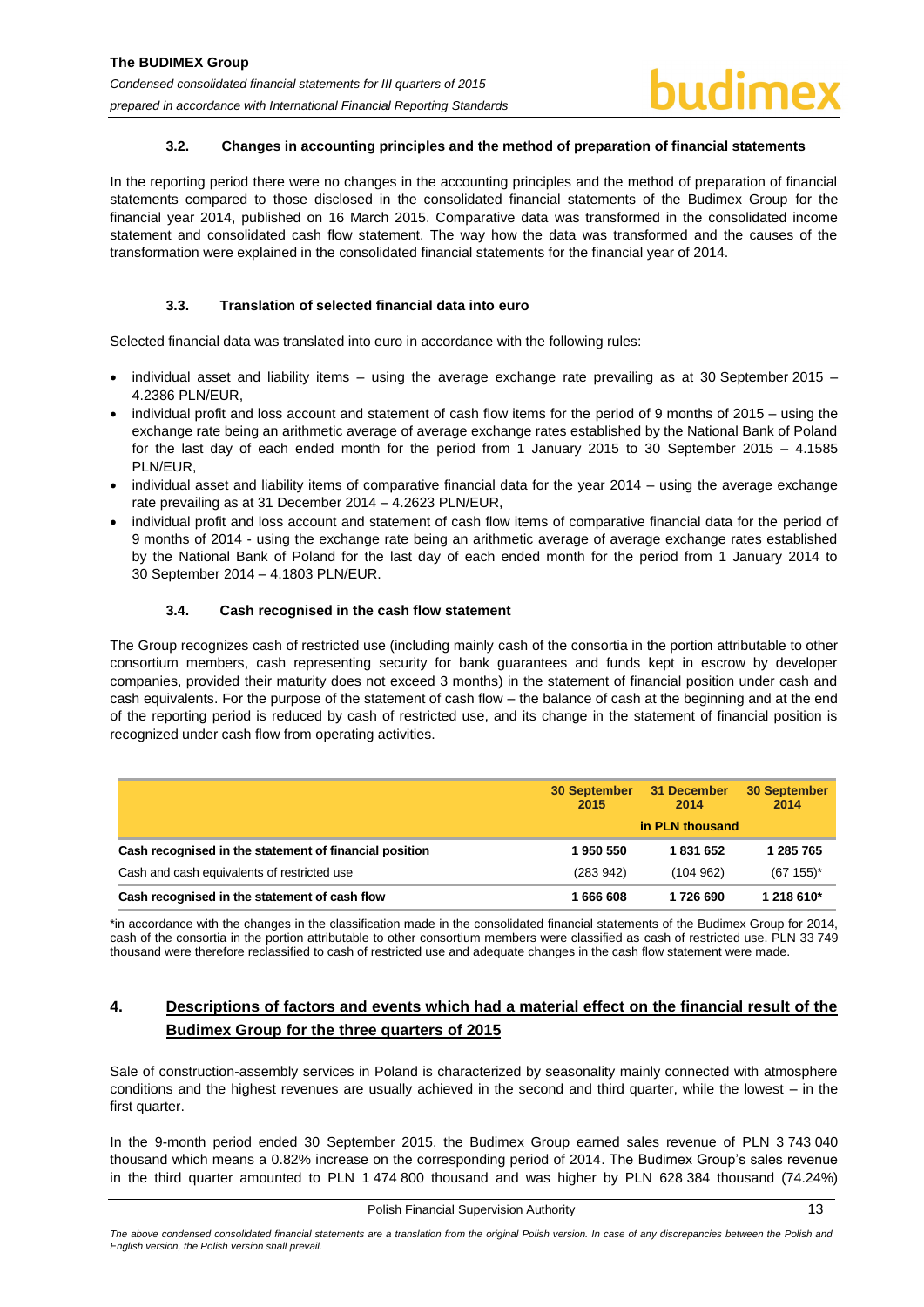compared to the sales revenue earned in the first quarter of 2015 and higher by PLN 52 976 thousand (3.73%) compared to the sales revenue earned in the second quarter of 2015. Compared to the corresponding quarter of the previous year the sales revenue in the third quarter of the current year was lower by PLN 84 835 thousand (-5.44%).

In the period of three quarters of 2015 construction-assembly production in Poland expressed in current prices increased by 1.6% compared to the corresponding period of the prior year (an increase by 2.0% in fixed prices), while sales of the construction segment of the Budimex Group on the home market were up by 3.43% on the corresponding periods.

Gross profit on sales in the 9-month period ended 30 September 2015 was PLN 358 876 thousand, while in the corresponding period of the prior year was PLN 312 251 thousand. The gross sales profitability ratio was therefore 9.59% for three quarters of 2015, while in the corresponding period of the prior year was 8.41%. The gross sales profitability ratio in the third quarter of 2015 amounted to 9.82%, while in the corresponding period of the prior year was 6.60%.

In the 9-month period ended 30 September 2015 gross profit on sales in the construction segment amounted to PLN 317 021 thousand and was higher by PLN 60 432 thousand compared to the corresponding period of the prior year and gross sales profitability ratio of construction segment for the 9-month period ended 30 September 2015 was 8.71% (7.31% in the corresponding period of 2014). In turn, gross profit on sales in the developer segment in the 9 month period ended 30 September 2015 was PLN 40 181 thousand, while in the corresponding period of the prior year it amounted to PLN 43 210 thousand. Gross sales profitability ratio of the developer segment increased from 20,51% in the 9-month period ended 30 September 2014 to 24,80% in the corresponding period of the current year.

In accordance with the accounting policies adopted, when budgeted contract costs exceed the entire expected contract revenue, Group companies create provisions for expected contract losses and recognize them under "Amounts due and payable to customers under construction contracts". As at 30 September 2015, the balance of the provision for contract losses amounted to PLN 665 738 thousand. In the 9-month period ended 30 September 2015, the balance of provision for contract losses increased by PLN 220 580 thousand. In the third quarter the balance of provision for contract losses increased by PLN 94 565 thousand.

The Budimex Group companies are required to issue a warranty for the construction services rendered. As at 30 September 2015 the provision for warranty amounted to PLN 221 554 thousand. In the 9-month period ended 30 September 2015 the balance of the provision for warranty increased by PLN 18 216 thousand, while in the third quarter it increased by PLN 10 331 thousand.

Selling expenses increased in the 9-month period ended 30 September 2015 by PLN 751 thousand compared to the corresponding period of the prior year, while administrative expenses were PLN 5 991 thousand higher than expenses incurred in the corresponding period of 2014. The share of selling and administrative expenses in total sales increased from 3.99% for the period of 9 months of 2014 up to 4.13% for the period of 9 months of 2015.

Other operating income for the 9-month period ended 30 September 2015 was PLN 32 612 thousand (PLN 43 032 thousand for the three quarters of 2014) and comprised: gain on valuation and realization of FX forward and FX option derivative instrument contracts (made with a view to limiting the FX risk on foreign currency construction contracts) in the amount of 2 572 PLN thousand (of which minus PLN 413 thousand in the third quarter), income from reversal of provisions for claims amounted to PLN 3 635 thousand (of which PLN 787 thousand in the third quarter), income from compensations and contractual penalties received in the amount of PLN 7 682 thousand (of which PLN 1 294 thousand in the third quarter) and income from the reversal of the impairment write-downs against doubtful debts in the amount of PLN 1 788 thousand (of which PLN 51 thousand in the third quarter). Income from write-off of overdue liabilities amounted to PLN 1 129 thousand (of which PLN 108 thousand in the third quarter). Additionally, in the period of three quarters of 2015 Group companies disposed of tangible fixed assets and investment properties and earned profit on sale of PLN 13 827 thousand (of which PLN 1 674 thousand in the third quarter). The net book value of the tangible fixed assets and investment properties sold in the period of three quarters of 2015 was PLN 2 666 thousand (of which PLN 478 thousand in the third quarter) - including assets held for sale amounting to PLN 2 181 thousand). Assets held for sale comprised of a plot of land and accompanying buildings and were sold on 24 February 2015, which was disclosed as a post-balance sheet event in the consolidated financial statement for the financial year of 2014. The gain on the transaction amounted to PLN 11 819 thousand and was reported in the operating segment "Property management and developer business".

Other operating expenses for the 9-month period ended 30 September 2015 amounted to PLN 37 830 thousand (PLN 30 982 thousand for the corresponding period of the prior year), of which PLN 28 219 thousand related to the costs of

Polish Financial Supervision Authority 14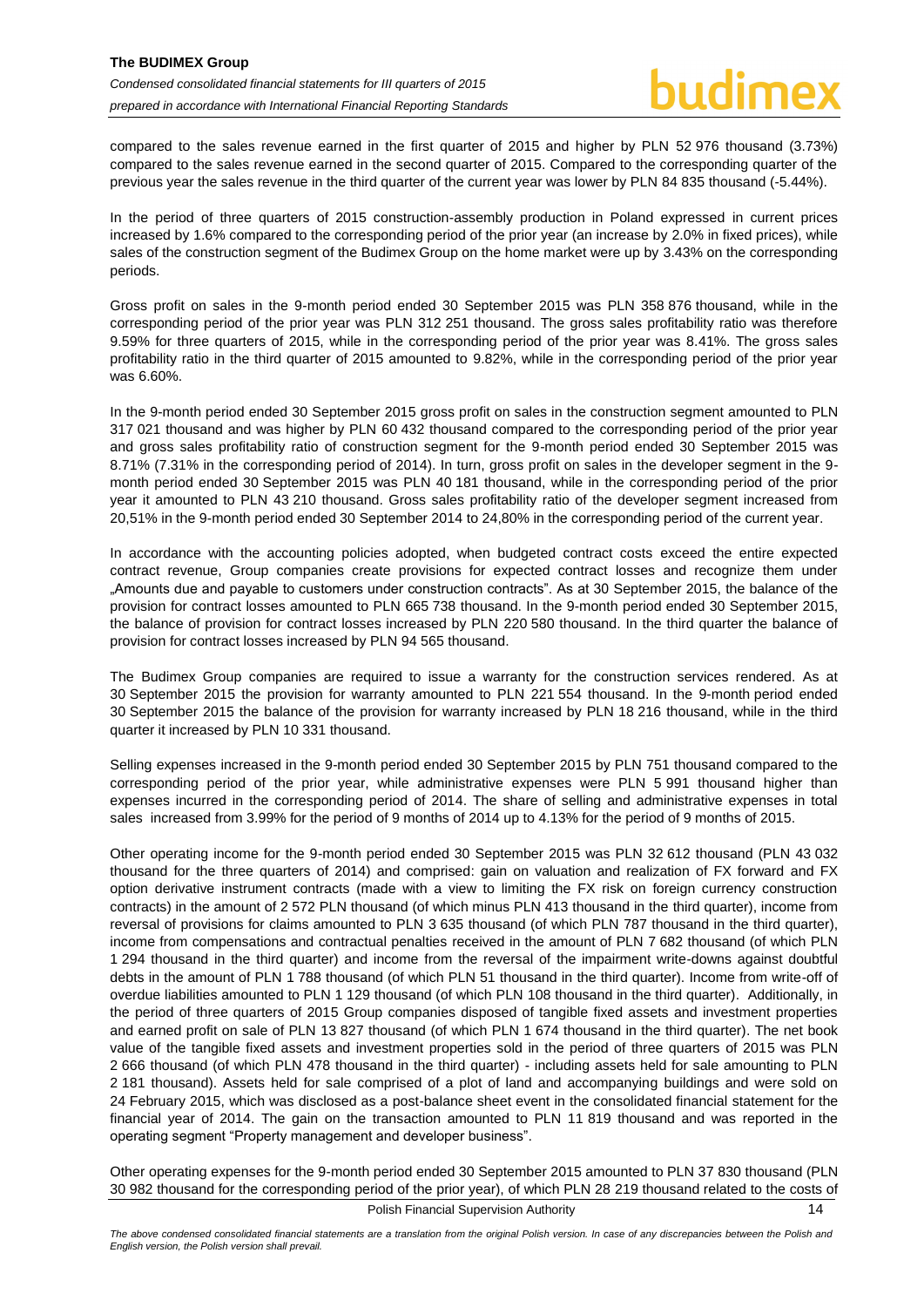created provisions for compensations and contractual penalties (of which PLN 23 160 thousand in the third quarter) and PLN 4 225 thousand – the value of compensations and contractual penalties paid (of which PLN 3 686 thousand in the third quarter). The provisions created for lawsuits amounted to PLN 783 thousand (of which PLN 384 thousand in the third quarter), litigation costs and judicial fees – PLN 944 thousand (of which PLN 489 thousand in the third quarter) and impairment write-downs against receivables – PLN 3 134 thousand (of which PLN 1 460 thousand in the third quarter).

The reported operating profit of the Group in the period of three quarters of 2015 was PLN 198 940 thousand, while in the period of three quarters of 2014 it was PLN 176 325 thousand (an increase by 12.83%). The operating profit for the third quarter of 2015 represented 4.76% of sales revenue value, while for the corresponding period of the prior year it constituted 4.25% of sales revenue.

In the 9-month period ended 30 September 2015 the Group generated profit on financing activities in the amount of PLN 7 216 thousand, while in the same period of the prior year it incurred a loss in the amount of PLN 2 381 thousand. Finance income for three quarters of 2015 represented interest of PLN 26 047 thousand (of which PLN 7 810 thousand gained in the third quarter only), a gain on valuation of interest rate swap derivative instrument contracts (made with a view to limiting the interest risk) in the amount of PLN 799 thousand (of which minus PLN 972 thousand in the third quarter), reversal of discounting of long-term receivables in the amount of PLN 304 thousand (of which PLN 506 thousand in the third quarter ) and valuation of concession receivables amounting to PLN 2 233 thousand (of which PLN 720 thousand in the third quarter).

Finance costs in three quarters of 2015 represented, among others, interest costs of PLN 2 754 thousand (of which PLN 882 thousand of interest costs was incurred in the third quarter only), bank commissions on guarantees and loans of PLN 15 176 thousand paid by Group companies (of which commissions for the third quarter only amounted to PLN 5 479 thousand), costs from discounting of long-term retention receivables and liabilities of PLN 3 924 thousand (of which PLN 3 358 thousand were incurred in the third quarter only) and losses incurred on realization of interest rate swap derivative instrument contracts in the amount of PLN 465 thousand (of which PLN 163 thousand in the third quarter).

All valued derivative instrument contracts (presented both in the operating and financing activity) were classified as level 2 in the fair value hierarchy. During the 9 months ended 30 September 2015, there was no transfer between Level 1 and Level 2 of fair value measurements, and no transfer into and out of Level 3 of fair value measurement.

In the 9-month period ended 30 September 2015, the Group reported a gross profit of PLN 203 285 thousand, while in the corresponding period of the prior year – a gross profit of PLN 172 261 thousand (an increase by 18.01%).

Income tax for the 9-month period ended 30 September 2015 was PLN 41 566 thousand (PLN 36 233 thousand for the 9 months of 2014), of which:

- current tax was PLN 70 152 thousand,
- deferred tax was PLN (28 586) thousand.

As at 30 September 2015, the Group recognized a deferred tax asset in the amount of PLN 404 848 thousand, while as at 31 December 2014 – PLN 376 261 thousand. The reported statement of financial position items of deferred tax asset result mainly from a special method of settlement of construction contracts, under which the moment of recognition of costs as incurred and revenue as realized are different from the tax and accounting perspectives.

The net profit attributable to the shareholders of the Budimex Group for three quarters of 2015 was PLN 161 155 thousand, while the net profit attributable to the shareholders of the Budimex Group for the corresponding period of 2014 was PLN 134 803 thousand (an increase by 19.55%).

The net profit attributable to non-controlling interest for three quarters of 2015 amounted to PLN 564 thousand, while the net profit attributable to non-controlling interest for the third quarter only amounted to PLN 94 thousand. In the corresponding periods of 2014, the net profit attributable to non-controlling interest was equal to PLN 1 225 thousand and PLN 697 thousand, respectively.

In the 9-month period ended 30 September 2015, the Group purchased and started to lease property, plant and equipment, investment property and intangible assets with a total value of PLN 56 011 thousand (in the third quarter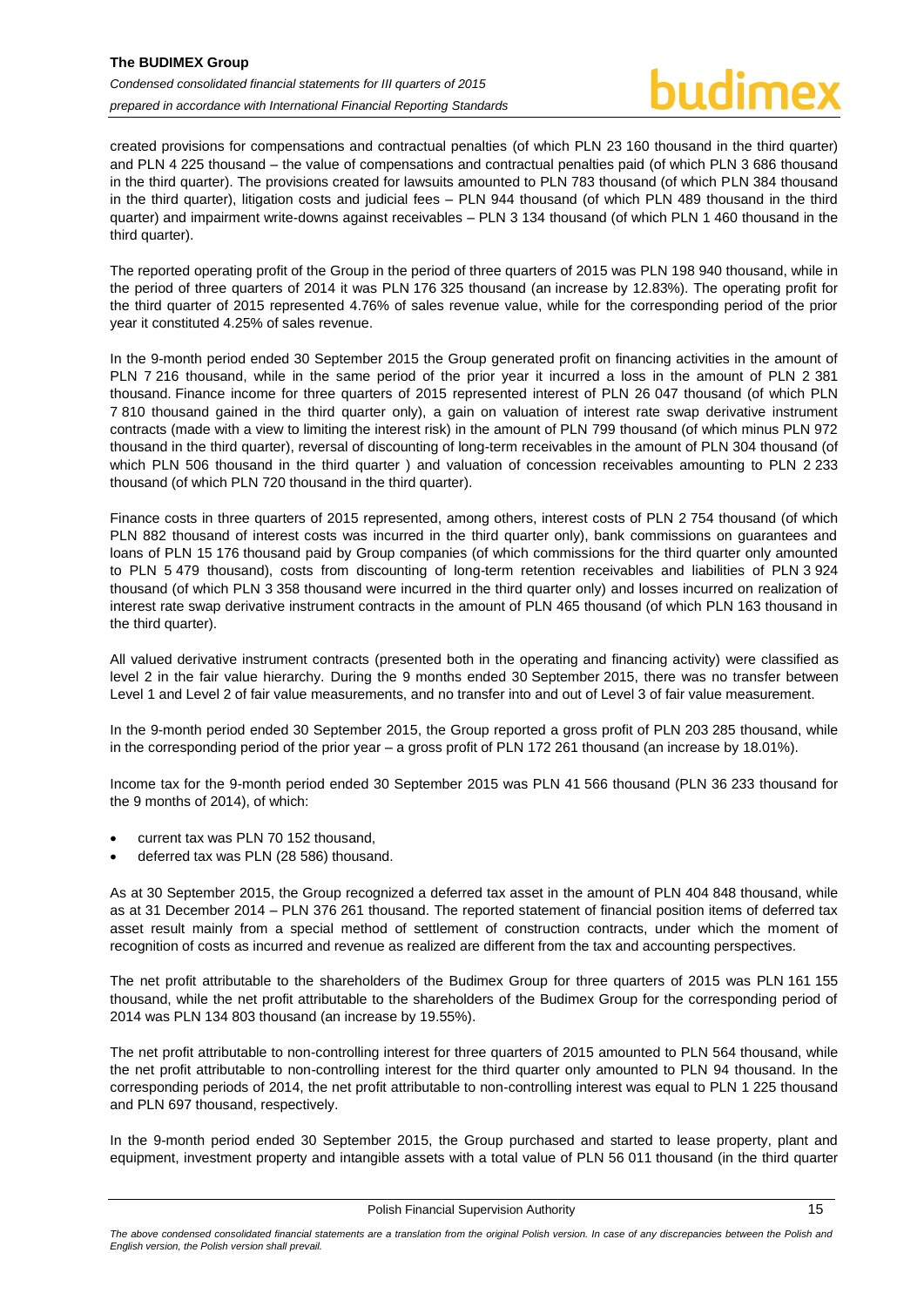of 2015 – PLN 9 424 thousand), of which plant and machinery accounted for PLN 8 442 thousand (in the third quarter of 2015 – PLN 4 034 thousand).

# <span id="page-16-0"></span>**5. Operating segments**

For the management purposes the Group has been divided into segments based on the products and services offered. The Group operates in the following two operating segments:

- construction business
- developer and property management business.

Construction business covers rendering of widely understood construction-assembly services at home and abroad and is realised by the following Group companies:

- Budimex SA
- Mostostal Kraków SA
- Budimex Bau GmbH
- Budimex Budownictwo Sp. z o.o.
- Budimex Kolejnictwo SA

Developer and property management segment covers preparation of land for investment projects, realization of investment projects in the field of housing construction industry, flat disposal and rental and servicing property on own account. The following Group entities were included in this segment:

- Budimex Nieruchomości Sp. z o.o.
- SPV-BN 1 Sp. z o.o.
- Poznańskie Przedsiębiorstwo Inwestycyjne Sp. z o.o.
- Przedsiębiorstwo Budownictwa Mieszkaniowego Nadolnik Sp. z o.o. (the company merged with Budimex Nieruchomości on 27 May 2015),
- Budimex SA in a part relating to developer business, as a result of merger with Budimex Inwestycje Sp. z o.o. on 13 August 2009

Segment performance is evaluated based on sales revenue, gross profit (loss) on sales, operating profit (loss) and net profit (loss) for the period.

Other business conducted does not meet the requirements of reportable segment. Included in other business are entities that mainly conduct production, service, trading activities or public-private partnerships.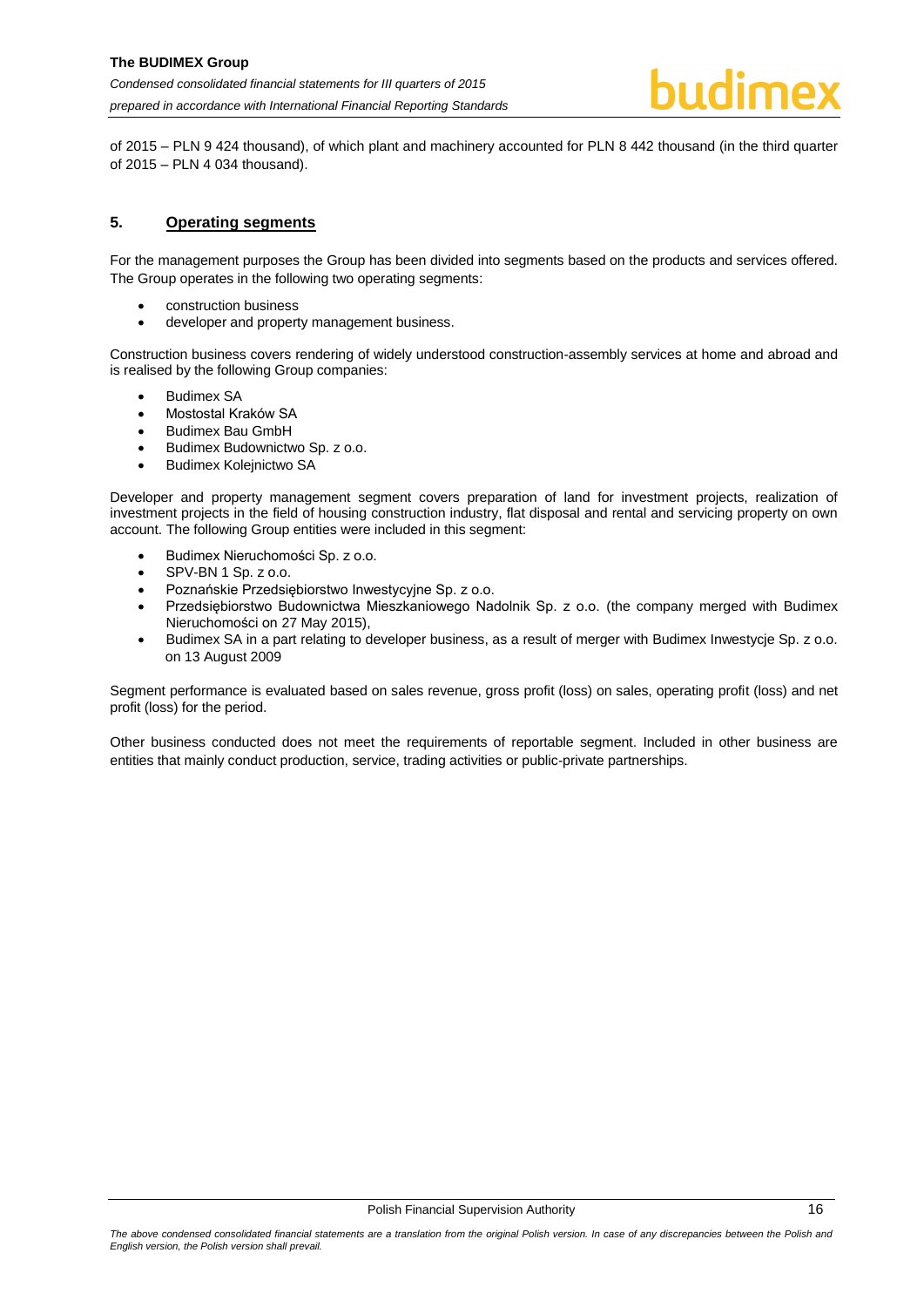The results of segments for the 9-month period of 2015 are presented in the table below:

|                                                                      |                                        |                                                                   | amounts in PLN thousands |                                     |                              |
|----------------------------------------------------------------------|----------------------------------------|-------------------------------------------------------------------|--------------------------|-------------------------------------|------------------------------|
| <b>Segment name</b>                                                  | <b>Construction</b><br><b>business</b> | <b>Property</b><br>management<br>and developer<br><b>business</b> | <b>Other business</b>    | <b>Consolidation</b><br>adjustments | <b>Consolidated</b><br>value |
| <b>External sales</b>                                                | 3 460 162                              | 161 091                                                           | 121 787                  |                                     | 3743040                      |
| Inter-segment sales                                                  | 179 218                                | 903                                                               | 7 3 7 6                  | (187 497)                           |                              |
| Total sales of finished goods, goods<br>for resale and raw materials | 3639380                                | 161 994                                                           | 129 163                  | (187 497)                           | 3743040                      |
| <b>Gross profit</b>                                                  | 317021                                 | 40 181                                                            | 16 467                   | (14793)                             | 358 876                      |
| Selling expenses                                                     | (7683)                                 | (9864)                                                            | (3 112)                  | 36                                  | (20623)                      |
| Administrative expenses                                              | (125070)                               | (9767)                                                            | (3733)                   | 4 4 7 5                             | (134095)                     |
| Other operating income/(expenses), net                               | (14621)                                | 11 963                                                            | (2560)                   |                                     | (5218)                       |
| <b>Operating profit</b>                                              | 169 647                                | 32 513                                                            | 7062                     | (10282)                             | 198 940                      |
| Finance income, net                                                  | 1978                                   | 3810                                                              | 1428                     |                                     | 7 2 1 6                      |
| Shares in (losses) of equity accounted<br>entities                   | (6)                                    |                                                                   | (2865)                   |                                     | (2871)                       |
| Income tax expense                                                   | (36 408)                               | (6978)                                                            | (131)                    | 1951                                | (41566)                      |
| Net profit for the period                                            | 135 211                                | 29 345                                                            | 5494                     | (8331)                              | 161719                       |

The results of segments for the 9-month period of 2014 are presented in the table below:

|                                                                      | amounts in PLN thousands               |                                                                   |                       |                                     |                              |
|----------------------------------------------------------------------|----------------------------------------|-------------------------------------------------------------------|-----------------------|-------------------------------------|------------------------------|
| <b>Segment name</b>                                                  | <b>Construction</b><br><b>business</b> | <b>Property</b><br>management<br>and developer<br><b>business</b> | <b>Other business</b> | <b>Consolidation</b><br>adjustments | <b>Consolidated</b><br>value |
| External sales                                                       | 3 400 539                              | 210 180                                                           | 102 038               |                                     | 3712757                      |
| Inter-segment sales                                                  | 110 515                                | 476                                                               | 18 270                | (129 261)                           |                              |
| Total sales of finished goods, goods<br>for resale and raw materials | 3 511 054                              | 210 656                                                           | 120 308               | (129 261)                           | 3712757                      |
| <b>Gross profit</b>                                                  | 256 589                                | 43 210                                                            | 11 054                | 1 3 9 8                             | 312 251                      |
| Selling expenses                                                     | (7920)                                 | (8346)                                                            | (3641)                | 35                                  | (19872)                      |
| Administrative expenses                                              | (118680)                               | (10448)                                                           | (4225)                | 5 2 4 9                             | (128104)                     |
| Other operating income, net                                          | 881                                    | 11 050                                                            | 119                   |                                     | 12 050                       |
| <b>Operating profit</b>                                              | 130 870                                | 35 466                                                            | 3 3 0 7               | 6682                                | 176 325                      |
| Finance income (expense), net                                        | (8711)                                 | 6440                                                              | (110)                 |                                     | (2381)                       |
| Shares in (losses) of equity accounted<br>entities                   | (5)                                    |                                                                   | (1678)                |                                     | (1683)                       |
| Income tax expense                                                   | (26 481)                               | (8080)                                                            | (404)                 | (1268)                              | (36 233)                     |
| Net profit for the period                                            | 95 673                                 | 33 826                                                            | 1 1 1 5               | 5414                                | 136 028                      |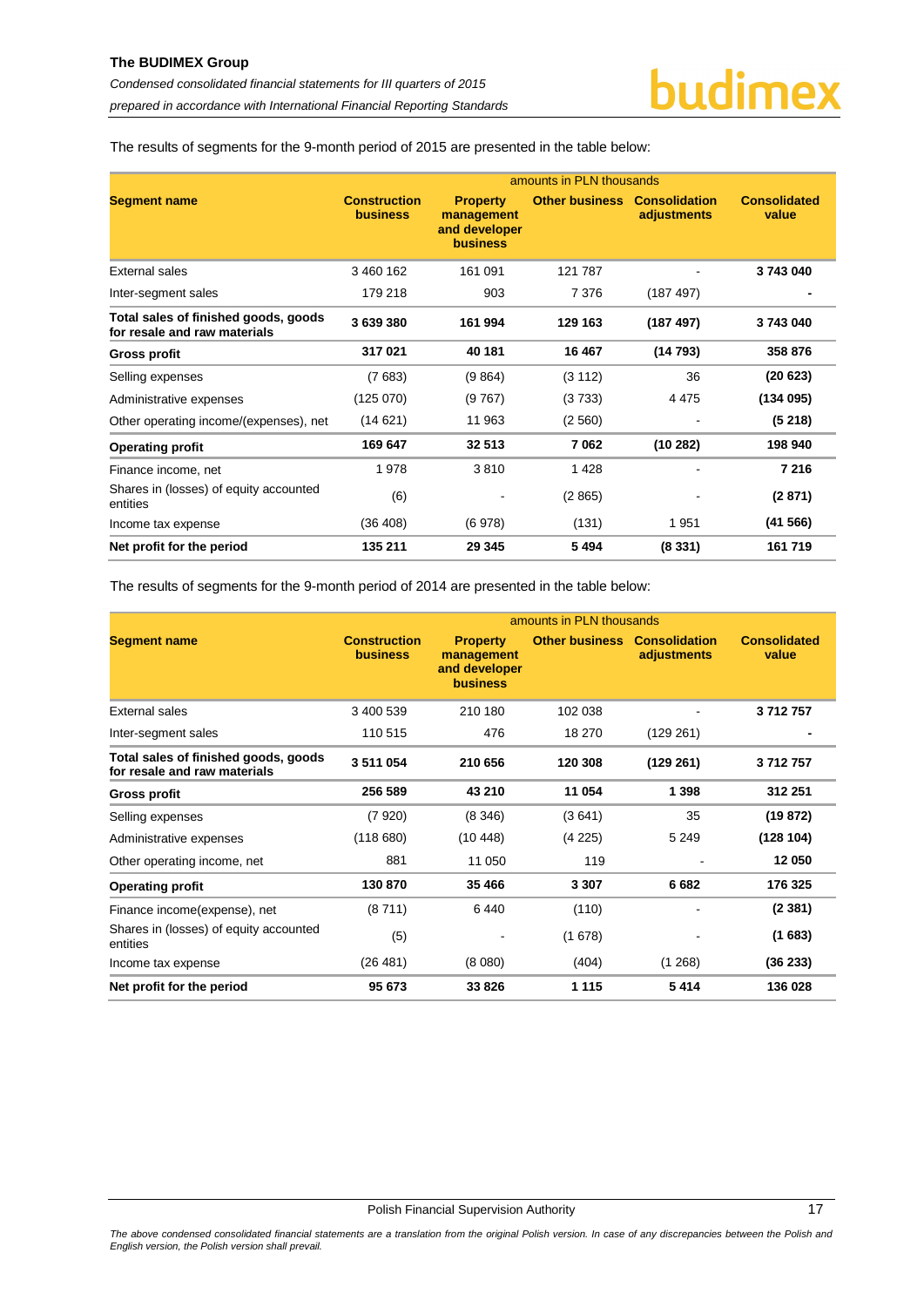## <span id="page-18-0"></span>**6. Related party transactions**

Transactions with related parties made in the 9-month periods ended 30 September 2015 and 30 September 2014 and unsettled balances of receivables and liabilities as at 30 September 2015 and 31 December 2014 are presented in the tables below:

|                                                             | amounts in PLN thousands |                                    |                                    |         |  |  |
|-------------------------------------------------------------|--------------------------|------------------------------------|------------------------------------|---------|--|--|
|                                                             |                          | <b>Receivables</b>                 | <b>Liabilities</b>                 |         |  |  |
|                                                             |                          | 30 September 2015 31 December 2014 | 30 September 2015 31 December 2014 |         |  |  |
| Parent Company and related parties<br>(the Ferrovial Group) | 21 930                   | 23 989                             | 89 997                             | 99 770  |  |  |
| Jointly-controlled entities                                 | 389                      | 959                                | 675                                | 727     |  |  |
| Associates                                                  | 440                      | 738                                | 889                                | 1 5 2 5 |  |  |
| Other related parties*                                      | 27                       | 64                                 | 745                                | 8 1 2 8 |  |  |
| Total settlements with related parties                      | 22786                    | 25 750                             | 92 306                             | 110 150 |  |  |

|                                                             | amounts in PLN thousands |                                          |                                          |      |  |  |
|-------------------------------------------------------------|--------------------------|------------------------------------------|------------------------------------------|------|--|--|
|                                                             |                          | Loans granted / acquired debt securities | Loans taken out / issued debt securities |      |  |  |
|                                                             |                          | 30 September 2015 31 December 2014       | 30 September 2015 31 December 2014       |      |  |  |
| Parent Company and related parties<br>(the Ferrovial Group) |                          |                                          | 8691                                     | 8670 |  |  |
| Jointly-controlled entities                                 |                          |                                          |                                          |      |  |  |
| Associates                                                  | 41 295                   | 18 988                                   |                                          |      |  |  |
| Other related parties*                                      |                          |                                          | $\blacksquare$                           |      |  |  |
| Total settlements with related parties                      | 41 295                   | 18988                                    | 8691                                     | 8670 |  |  |

|                                                             | amounts in PLN thousands                                                                    |         |                                                                                                                 |          |  |  |
|-------------------------------------------------------------|---------------------------------------------------------------------------------------------|---------|-----------------------------------------------------------------------------------------------------------------|----------|--|--|
|                                                             | Sales of finished goods and services<br>9-month period ended<br><b>30 September</b><br>2015 | 2014    | <b>Purchase of finished goods and</b><br><b>services</b><br>9-month period ended<br><b>30 September</b><br>2015 | 2014     |  |  |
| Parent Company and related parties<br>(the Ferrovial Group) | 47 449                                                                                      | 2 3 0 6 | (69 837)                                                                                                        | (25999)  |  |  |
| Jointly-controlled entities                                 | 535                                                                                         | 1 0 1 7 |                                                                                                                 | (32)     |  |  |
| Associates                                                  | 512                                                                                         | 447     | (4955)                                                                                                          | (4564)   |  |  |
| Other related parties*                                      | 272                                                                                         | 318     | (1912)                                                                                                          | (30 766) |  |  |
| Total transactions with related parties                     | 48768                                                                                       | 4 0 8 8 | (76 704)                                                                                                        | (61361)  |  |  |

|                                                                                            | amounts in PLN thousands                                                     |      |                                                                                     |       |  |  |
|--------------------------------------------------------------------------------------------|------------------------------------------------------------------------------|------|-------------------------------------------------------------------------------------|-------|--|--|
|                                                                                            | <b>Finance income</b><br>9-month period ended<br><b>30 September</b><br>2015 | 2014 | <b>Finance costs</b><br>9-month period ended<br><b>30 September</b><br>2015<br>2014 |       |  |  |
| Parent Company and related parties<br>(the Ferrovial Group)<br>Jointly-controlled entities |                                                                              |      | (297)                                                                               | (237) |  |  |
| Associates                                                                                 | 1 3 4 7                                                                      | 523  |                                                                                     |       |  |  |
| Other related parties*                                                                     |                                                                              | -    |                                                                                     |       |  |  |
| <b>Total transactions with related parties</b>                                             | 1 3 4 7                                                                      | 523  | (297)                                                                               |       |  |  |

\*) Other related parties represent controlled or jointly controlled entities or entities, on which the key management person of the Parent Company or of the subsidiary of the Budimex Group or his close relative exercises significant influence, or has significant number of votes at the shareholders' meeting of this company.

Inter-Group transactions are made on an arm's length basis.

Polish Financial Supervision Authority 18

*The above condensed consolidated financial statements are a translation from the original Polish version. In case of any discrepancies between the Polish and English version, the Polish version shall prevail.*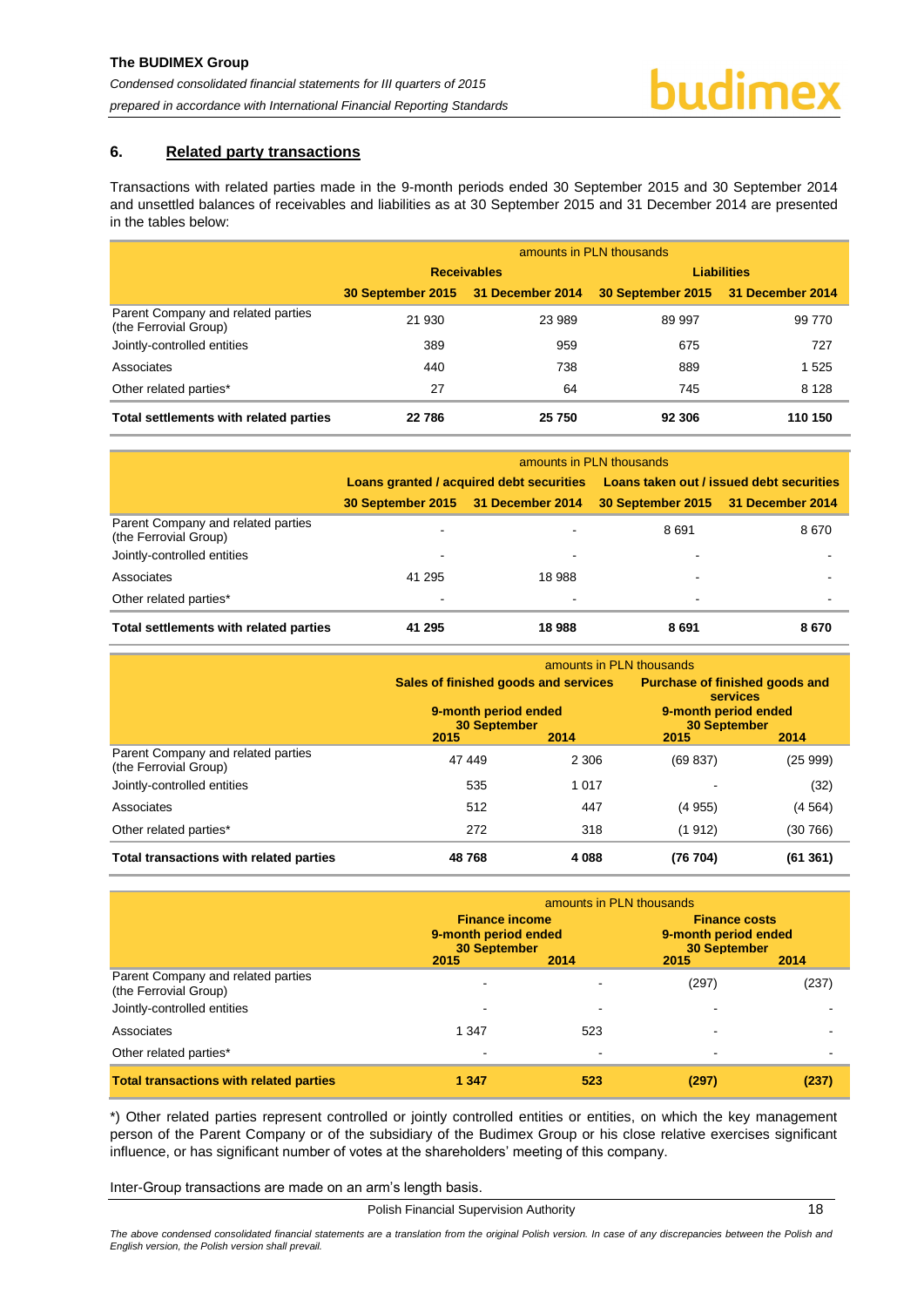# <span id="page-19-0"></span>**7. Factors which will affect results achieved by the Group in a period covering at least the next quarter**

The main factors that may affect the financial situation of the Group at least in the next quarter include:

- instability on the financial markets,
- higher demand for subcontractors' services, which might have influence on quality and timeliness of the works performed,
- fluctuations of exchange rates, which have the impact on the sales revenue, operating costs and result of the valuation and realisation of derivative financial instrument contracts,
- price level of material and construction services affecting the amount of direct costs of realised contracts,
- intensification of actions aimed at recovery of overdue debts, which were provided for and strengthening the operational and financial control in respect of contracts realised,
- results of the pending legal proceedings, described in more detail in note [12](#page-21-3) to these consolidated financial statements,
- availability of qualified employees,
- level of competition in public tenders.

As at 30 September 2015 the backlog was PLN 7 426 773 thousand. The value of contracts signed between January and September 2015 was PLN 4 787 586 thousand. The number of pre-sold apartments in the period from January - September 2015 (without booking) is 1 437 units.

### <span id="page-19-1"></span>**8. The main events in the third quarter of 2015 and significant events after 30 September 2015**

In the third quarter of 2015 the Budimex Group companies were notified about the selection of their offer or entered into the following contracts, whose value exceeds 10% of the equity of Budimex SA:

| Date of the<br>first current<br>report | <b>Customer</b>                                                              | <b>Contract</b><br>value in PLN<br>thousands | <b>Description</b>                                                                                                                                                                                                                                               |
|----------------------------------------|------------------------------------------------------------------------------|----------------------------------------------|------------------------------------------------------------------------------------------------------------------------------------------------------------------------------------------------------------------------------------------------------------------|
| 6.07.2015                              | mLocum SA                                                                    | 61 000                                       | Construction of a residential estate at 23/25 Łąkowa<br>street in Łódź.                                                                                                                                                                                          |
| 10.07.2015                             | Alstom Power Sp. z o.o.                                                      | 28 200                                       | Manufacturing of steel constructions in buildings – the<br>gas desulphurisation plants in the Opole power plant.<br>The total value of the contracts concluded with the<br>business partner during past 12 months amounted to<br>PLN 84 364 thousand.            |
| 13.07.2015                             | Generalna Dyrekcja Dróg<br>Krajowych i Autostrad<br>Oddział w Zielonej Górze | 157 962                                      | Construction of the second carriageway of express<br>road S3 at Sulechów - Nowa Sól section: second<br>section from km 286+043 to km 299+350. The<br>contract was signed on 20 October 2015.                                                                     |
| 21.07.2015                             | Generalna Dyrekcja Dróg<br>Krajowych i Autostrad<br>Oddział w Szczecinie     | 279 602                                      | Design and construction of S6 road at Goleniów -<br>section<br>(S3, "Goleniów<br>Nowogard<br>Północ"<br>junction/with junction/ - start of the ring road for the<br>city of Nowogard). The contract was signed on<br>29 September 2015.                          |
| 23.07.2015                             | Generalna Dyrekcja Dróg<br>Krajowych i Autostrad<br>Oddział w Szczecinie     | 206 500                                      | Design construction of S6 road at the section from the<br>end of the Płoty bypass to the "Kiełpino" junction (with<br>the junction). The contract was signed on 5 October<br>2015.                                                                               |
| 27.07.2015                             | Multidruk SA                                                                 | 33 109                                       | Construction of the first stage of Wiktoryn residential<br>in Lublin. The contract was signed on<br>estate<br>22 October 2014. The total value of the contracts<br>concluded with the business partner in the past 12<br>months amounted to PLN 53 578 thousand. |

### *Significant contracts:*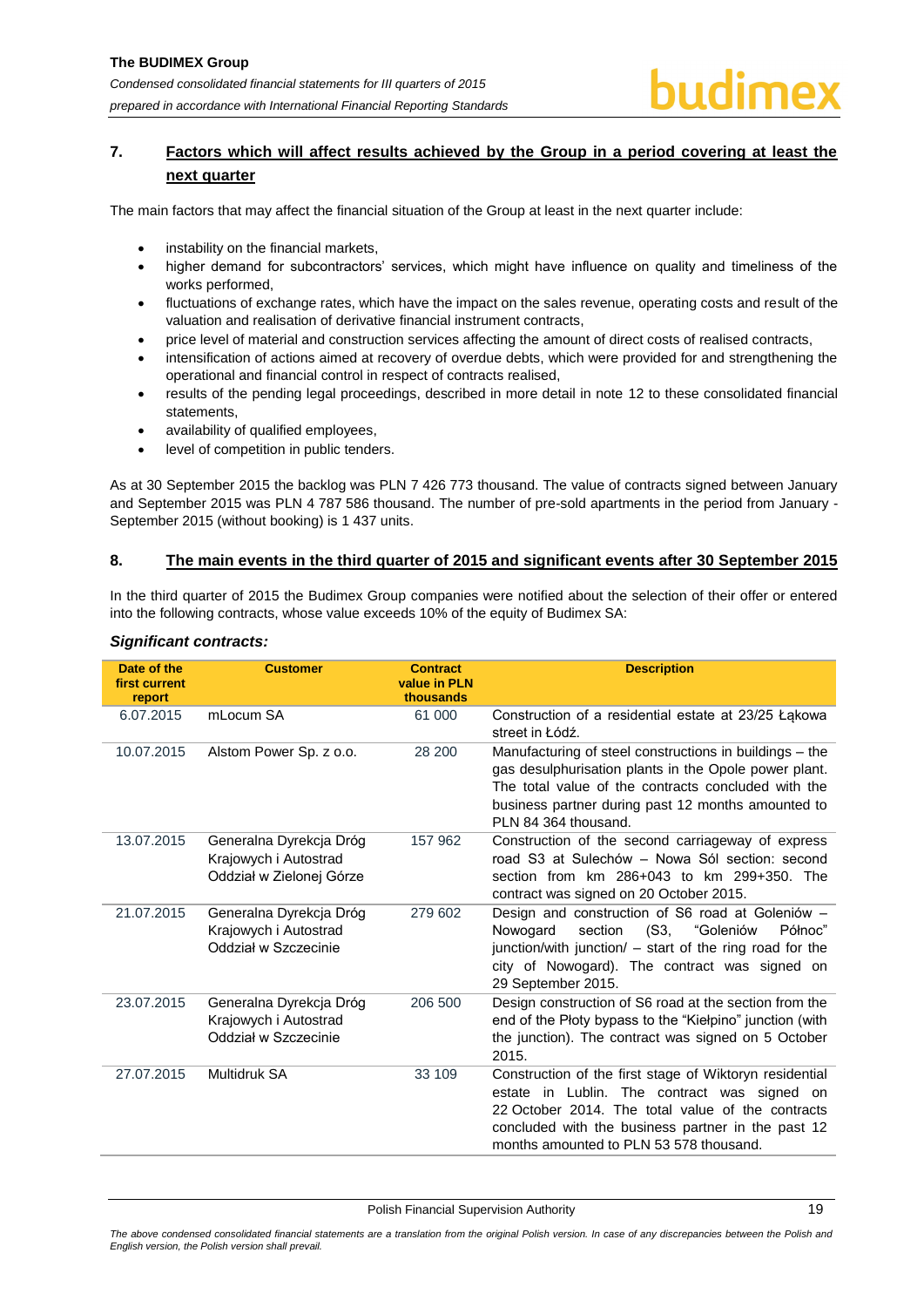# **The BUDIMEX Group**

*Condensed consolidated financial statements for III quarters of 2015* 

*prepared in accordance with International Financial Reporting Standards*

# budimex

| Date of the<br>first current<br>report | <b>Customer</b>                                                              | <b>Contract</b><br>value in PLN<br>thousands     | <b>Description</b>                                                                                                                                                                                                                                                                                                                                |
|----------------------------------------|------------------------------------------------------------------------------|--------------------------------------------------|---------------------------------------------------------------------------------------------------------------------------------------------------------------------------------------------------------------------------------------------------------------------------------------------------------------------------------------------------|
| 3.08.2015                              | Polskie Koleje Państwowe<br>SA                                               | 209 739                                          | Construction of the Kraków Zabłocie - Kraków<br>Krzemionki railway connection. The contract was<br>signed on 16 September 2015.                                                                                                                                                                                                                   |
| 7.08.2015                              | Generalna Dyrekcja Dróg<br>Krajowych i Autostrad<br>Oddział w Łodzi          | 1 281 621                                        | Construction of the road S7 Gdańsk (A1) - Elbląg<br>(S22) section Koszwały (National Road No 7, in<br>Koszwały) – Elbląg (with junction Kazimierzowo).<br>Task 2: Nowy Dwór Gdański-Kazimierzowo. The<br>contract was signed on 9 October 2015.                                                                                                   |
| 12.08.2015                             | Generalna Dyrekcja Dróg<br>Krajowych i Autostrad<br>Oddział w Białymstoku    | 243 459                                          | Design and construction of the Suwałki ring road -<br>part of the expressway S61- Section A and Section B.<br>The contract was signed on 29 September 2015.                                                                                                                                                                                       |
| 21.08.2015                             | Generalna Dyrekcja Dróg<br>Krajowych i Autostrad<br>Oddział w Lublinie       | 254 980                                          | Design and construction of S17 express road<br>Garwolin - Kurów, section Garwolin (ring road end) -<br>Mazowieckie and Lubelskie provinces boarder, part 2<br>Gończyce (ring road end) - Mazowieckie and<br>Lubelskie provinces boarder from km 62+200 to km<br>75+212, length of ca. 13,012 km. The contract was<br>signed on 22 September 2015. |
| 21.08.2015                             | Generalna Dyrekcja Dróg<br>Krajowych i Autostrad<br>Oddział w Lublinie       | 234 616                                          | Design and construction of S17 express road<br>Garwolin - Kurów, section Garwolin (ring road end) -<br>Mazowieckie and Lubelskie provinces boarder, part 1:<br>Garwolin (ring road end) - Gończyce (ring road end)<br>from km 49+973 to km 62+200, length of ca.<br>The<br>12,227 km.<br>contract<br>signed<br>was<br>on<br>22 September 2015.    |
| 4.09.2015                              | Generalna Dyrekcja Dróg<br>Krajowych i Autostrad<br>Oddział w Opolu          | 53 677                                           | Construction of the Kępno ring road in the area of the<br>S11 expressway - Section I. The contract was signed<br>on 7 October 2015.                                                                                                                                                                                                               |
| 10.09.2015                             | Eqlibrium Sp. z o.o.                                                         | 56 493                                           | Construction of the Eqilibrium office building with its<br>external infrastructure at Jana Kazimierza street in<br>Warsaw.                                                                                                                                                                                                                        |
| 15.09.2015                             | Sąd Okręgowy w Zamościu                                                      | 44 212                                           | Completion of the construction of the building of the<br>Regional and District Courts in Zamość.                                                                                                                                                                                                                                                  |
| 24.09.2015                             | 1. Wojskowy Szpital<br>Kliniczny z Polikliniką SP<br>ZOZ w Lublinie          | 46 967                                           | Construction of a new hospital building and extension<br>of the main hospital building.                                                                                                                                                                                                                                                           |
| 6.10.2015                              | Grupa Womak Holding<br>Sp. z o.o.                                            | 37 199<br>(Contract 1)<br>12 859<br>(Contract 2) | Expansion of commercial and service facilities at<br>Grabiszyńska<br>street in Wrocław<br>(Contract 1).<br>Construction of a shopping centre and a commercial<br>and office building at Pilczycka street in Wrocław<br>(Contract 2).                                                                                                              |
| 19.10.2015                             | Generalna Dyrekcja Dróg<br>Krajowych i Autostrad<br>Oddział w Zielonej Górze | 153 224                                          | Construction of the second carriageway of express<br>road S3 at Sulechów-Nowa Sól section - third<br>section from km 299+350 to km 316+640.                                                                                                                                                                                                       |

# *Other events:*

**On 31 July 2015** the General Shareholders' Meeting of Budimex B Sp. z o.o. decided to finally liquidate the company.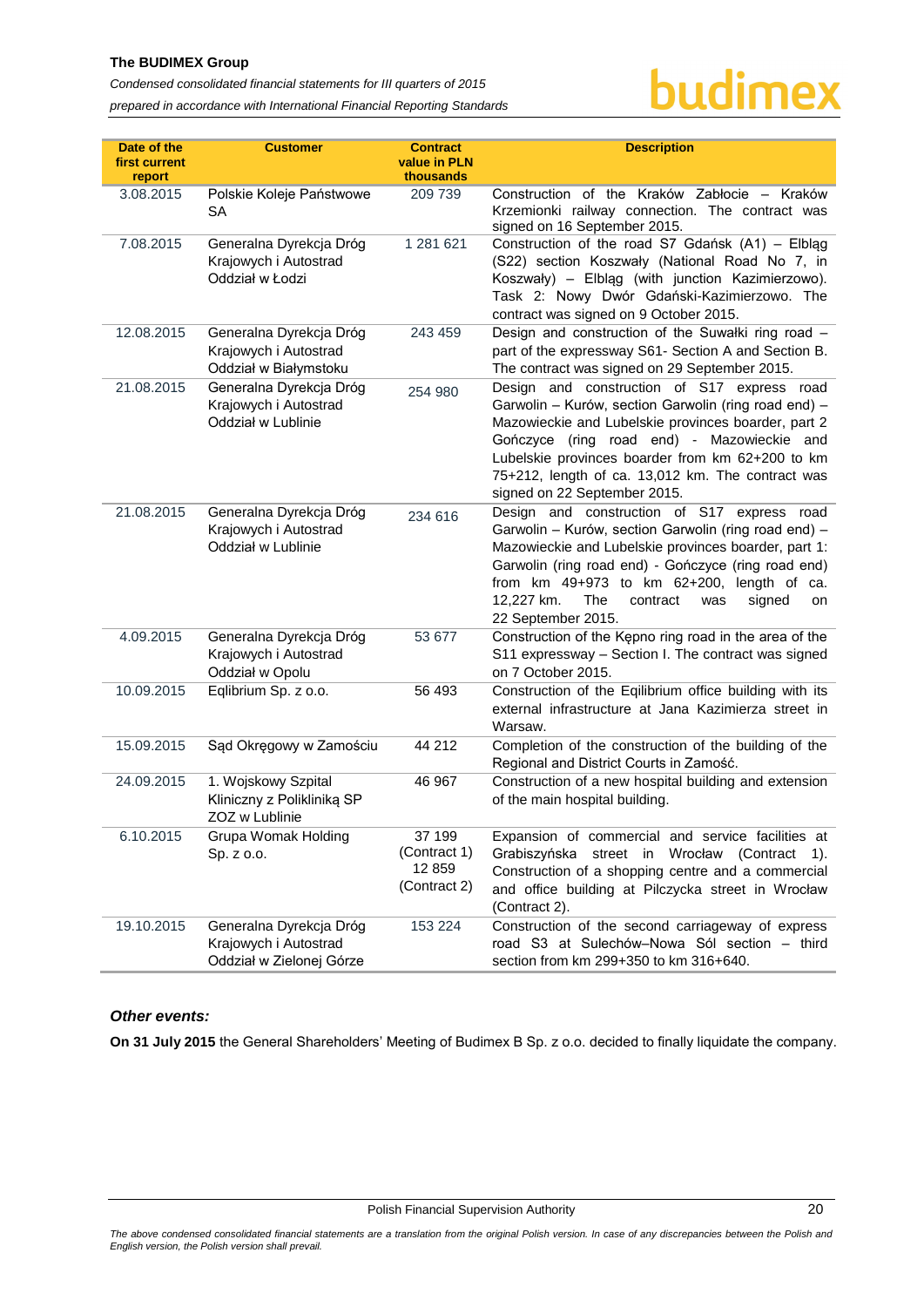#### <span id="page-21-0"></span>**9. Issue, redemption and repayment of debt and equity securities**

In the third quarter of 2015 Budimex SA and Group companies did not issue, redeem or repay debt or equity securities.

# <span id="page-21-1"></span>**10. The Management Board's position on the feasibility of results stated in the financial forecasts published earlier for the year in view of the financial results presented in the quarterly report in relation to the projected results**

Budimex SA did not publish any forecasts.

# <span id="page-21-2"></span>**11. Statement of ownership of shares of Budimex SA or rights to such shares (options) held by the managing or supervisory persons of Budimex SA as at the date of publication of this report together with indication of changes in the ownership in the third quarter of 2015**

As at the date of publication of the report members of the Management Board and Supervisory Board of Budimex SA held the following number of shares:

| Marcin Wegłowski  | (Management Board member)           | 2 830 shares |
|-------------------|-------------------------------------|--------------|
| Marek Michałowski | (chairman of the Supervisory Board) | 3 900 shares |

Above mentioned members of the Management Board and Supervisory Board do not own share options of the company. As at the date of publication of this report other managing and supervisory persons of Budimex SA do not hold its shares or share options. There was no change in the status of ownership from the date of publication of the half-year report of 2015, i.e. 28 August 2015.

# <span id="page-21-3"></span>**12. Proceedings pending as at 30 September 2015 before court, competent arbitration body or any public administration authority**

The total value of legal proceedings in progress in respect of liabilities and receivables as at 30 September 2015 was PLN 513 511 thousand and exceeded 10% of the equity of Budimex SA, which amounts to PLN 436 800 thousand. Excess of the value of proceedings against Group companies over proceedings relating to claims of Group companies amounted to PLN 59 085 thousand.

In accordance with information in the possession of Budimex SA, the total value of legal proceedings in progress in respect of liabilities of Budimex SA and its subsidiaries as at 30 September 2015 was PLN 286 298 thousand. These proceedings involve the Group companies' operating activity.

The proceedings in the highest value case are pending before the Court of Arbitration at the Polish Chamber of Commerce in Warsaw, which involve the Ferrovial Agroman SA consortium members: Budimex SA and Estudio Lamela S.L. (FBL Consortium) and Przedsiębiorstwo Państwowe "Porty Lotnicze" (PPL). The litigation is the result of PPL serving a notice rescinding the contract for the development and modernization of Terminal 2 of the Warsaw Frederic Chopin International Airport.

Initially, the proceedings related solely to the claim filed on 24 January 2008 by the FBL Consortium, in relation to bank guarantees realised by PPL groundlessly, which were given as a performance warranty for a total amount of PLN 54 382 thousand. The claim was finally settled in the verdict of the Arbitration Court in Warsaw of 23 August 2012. The total value of the claim awarded under the verdict and the amount of statutory interest for late payment was PLN 87 920 thousand (the amount attributable to Budimex SA was PLN 35 168 thousand, of which PLN 21 612 thousand as reimbursement of the performance bond). The court enforcement officer transferred that amount to the Budimex SA's bank account indicated on 28 September 2012. After the Supreme Court dismissed the appeal filed by PPL, the execution carried out became final and PPL can no longer require from the FBL Consortium the repayment of the amounts awarded in a partial verdict.

In the course of the case at the Arbitration Court PPL filed a counter-claim of a total amount of PLN 135 719 thousand, covering claims for the redress of damage, including lost benefits, return of unjust enrichment and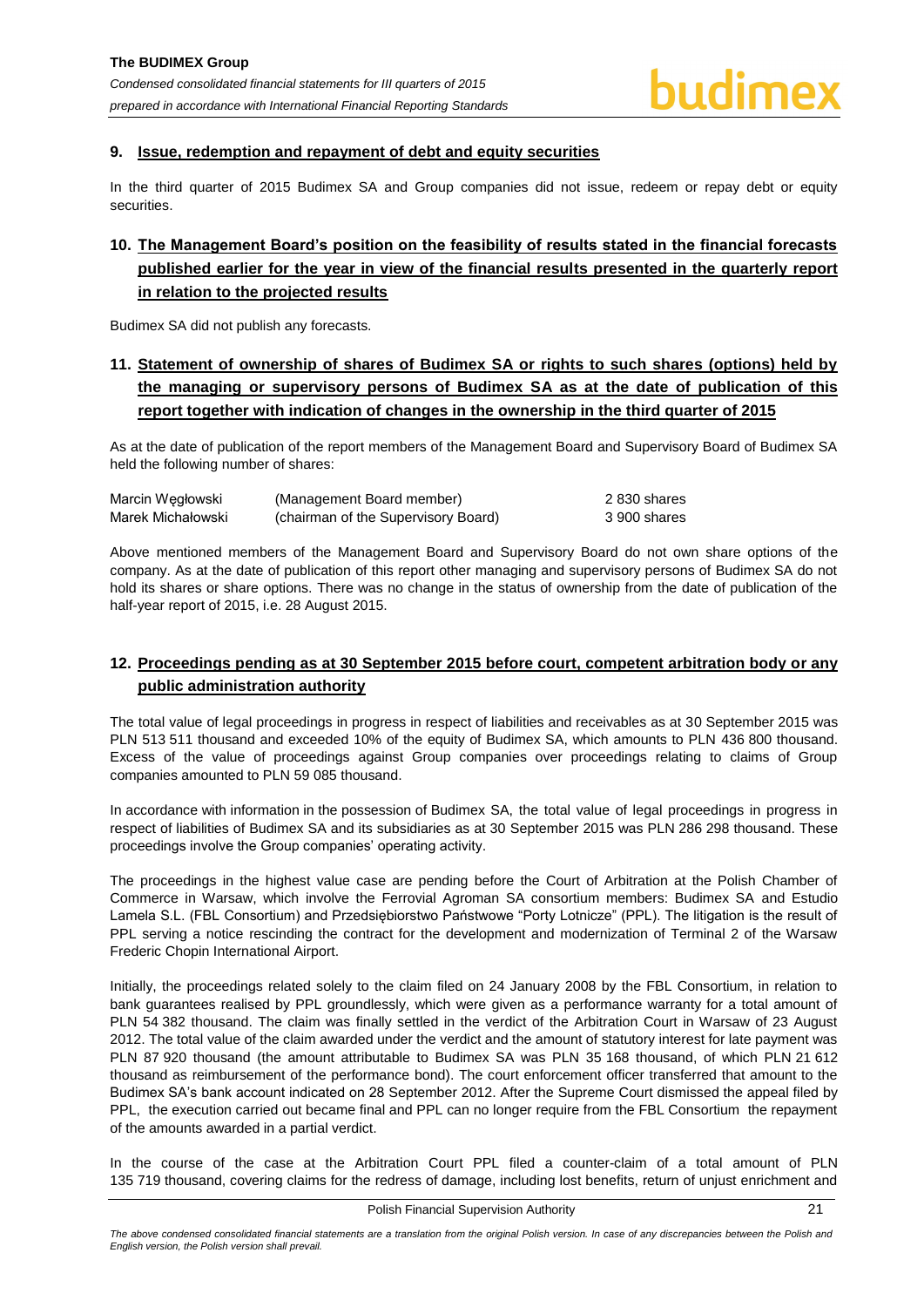liquidated damages. On 31 July and 26 October 2009, PPL filed to the Court of Arbitration subsequent statements of claim including extension of the counter-claim, amending the original amount of the counter-claim from PLN 135 719 thousand to PLN 280 894 thousand. As a result of subsequent procedural steps, in August 2012, PPL's claim was raised to PLN 298 892 thousand. According to the value of the shares set forth in the consortium agreement, the risk allocated to Budimex SA does not exceed the total of PLN 119 556 thousand.

According to Budimex SA, all the claims under the counter-suit are groundless. Consequently, on 21 October 2008, the FBL Consortium filed a response to the counter-claim, which contained a motion to dismiss the action in its entirety, together with the statement on the groundlessness of PPL's claims. The court has already heard all witnesses for the claimant and the counter-claimant with respect to the circumstances included in PPL's counterclaim. The evidence in the form of an expert opinion is the last to be considered with respect to this part of the dispute. This, however, may be done only after the court has completed the evidence proceedings concerning the claims of the claimant. The determinations made in the expert opinion concerning the claims of the FBL Consortium will affect the scope of claims of PPL and, consequently, on the scope of evidence taken in order to prove them.

Regardless of PPL's counter-claim and in accordance with former announcements, on 27 February 2009 the Consortium FBL submitted a statement of claim including an extension of the main claim by the amount of PLN 216 458 thousand, covering: remuneration for the works performed, but not paid by Investor, remuneration for additional works, and reimbursement for the retained amounts and interest on late payments. Under the consortium contract, the share of Budimex SA in the claim amounts to PLN 86 583 thousand.

On 27 May 2010, the Court of Arbitration issued a decision under which the evidence from the expert's opinion regarding the evaluation of reasonableness of the PPL claims was accepted (except for any amounts sought at that stage). The expert appointed by the Court of Arbitration, Grupa BS Consulting, started to work at the end of 2010. There were several meetings with proxies of parties and the expert and there was an inspection of the airport objects with the participation of the aforementioned expert in March 2011. Technical opinion prepared by the expert, that was delivered to proxies of both parties on 29 July 2011, represented the result of his work. The parties made comments, remarks and detailed questions to the opinion prepared by the expert. Upon taking these into consideration, the expert prepared his final supplementary opinion at the end of March 2012. The assessment indicated in the opinion was favourable for the FBL Consortium as it, among other things, confirmed that the FBL Consortium was entitled to postpone the work completion deadline.

Due to completion by the expert of work on the assessment of the validity of PPL's claims, the court ordered both parties to present final calculations of their claims, taking into account the expert's views expressed in the opinion. As a result, PPL extended the claim as stated above to PLN 298 892 thousand, and the value of the FBL Consortium's claim remained unchanged.

Pursuant to a decision of the Arbitration Court dated 28 January 2013 and based on a site inspection performed in July 2013, the expert, i.e. Grupa BS Consulting was to draft an opinion on assessment on value of claims submitted by the FBL Consortium in the extended claim by the end of October 2013. Since the expert did not draft the opinion on time, at the hearing held on 20 December 2013 the Arbitration Court made a decision on appointment of a new expert. In the period of 9 months of 2015 the final range of the expert's opinion and the composition of a new team of experts were agreed. From the beginning of September 2015 the experts have 5 months to prepare the opinion. However, taking into account the additional issues that need clarification, this opinion should be expected at the turn of the first and second quarter of 2016.

The Management Board is of the opinion that the final verdict of the Court of Arbitration will be favourable to the FBL Consortium.

On 16 December 2010, Tomasz Ryskalok and Rafał Ryskalok, conducting business activity as a civil law partnership under the name Cerrys S.C., with its registered office in Wykroty, filed a lawsuit against Budimex SA for payment of a contractual penalty for delay in the removal of defects identified during the warranty period. The lawsuit concerns the construction of a concrete plant in line with agreement concluded on 19 May 2003 with the value of the agreement amounting to PLN 4 189 thousand. The value of the subject matter of the lawsuit is PLN 90 000 thousand including contractual interest calculated from 19 October 2006 until the day of payment. In the opinion of Budimex SA, the claim constituting the subject matter of the argument is absolutely groundless and there is no basis, either formal or factual, for considering it (the deadline for submitting the claims in question expired, the limit concerning contractual penalties - i.e. up to 15 per cent of the value of the agreement - has not been taken into account, and the defect is not material). To date, there have been several hearings during which witnesses for the claimant and defendant were examined. Having heard the parties, on 19 December 2013, the Court issued a decision under which

Polish Financial Supervision Authority 22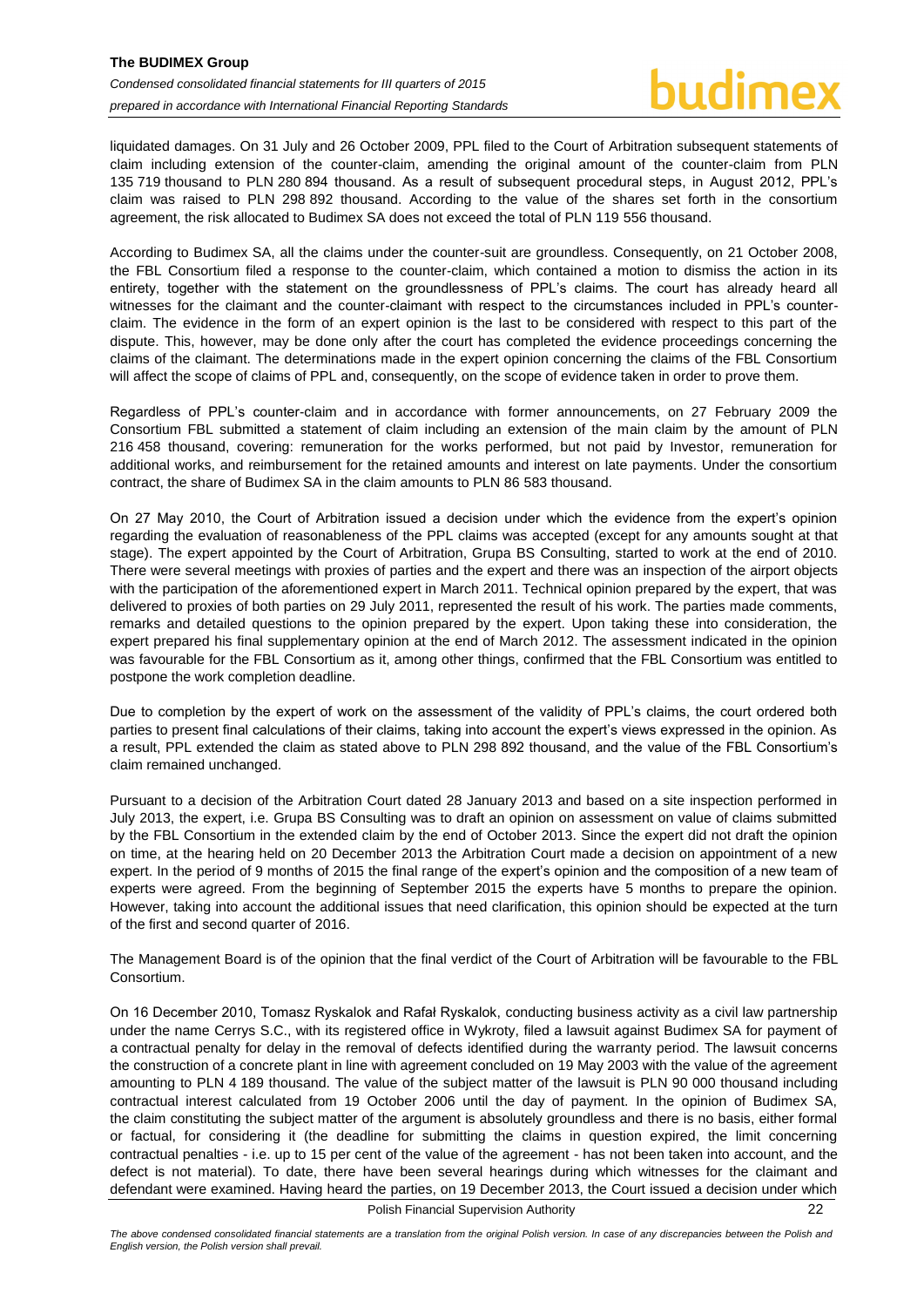the evidence from the expert's opinion regarding the evaluation of reasonableness and the amounts of claims was accepted. The inspection of the facility was carried out in June 2014. In October 2014, the court delivered the opinion of the construction expert. Upon a request of Budimex, the court commissioned the drafting of a supplementary opinion, which is now awaited by the parties. The next hearing involving the expert is to be held in November 2015.

Another material in value legal proceedings relate to the claim filed on 5 March 2008 by Miejskie Wodociągi i Kanalizacja w Bydgoszczy Sp. z o.o. requesting that the amount of PLN 25 252 thousand be awarded jointly and severally against the consortium to which the Budimex SA and Budimex Dromex SA belonged. The claim relates to the replacement of contractor costs incurred by the investor when the consortium rescinded the contract. The share of the companies in the consortium was 90%, therefore the value of the claim for which Budimex SA is presently liable is PLN 22 727 thousand. The court ended examination of witnesses of both parties, and then heard the parties. On 6 February 2014, the court accepted evidence from the construction expert opinion with regard, inter alia, to: assessment of quality and value of works completed by the defendant, the scope and completeness of works to be performed as well as value of corrections. The expert drafted an opinion which the defendant considers to be in its favour. This assessment is confirmed by the actions of the claimant who submitted a request for appointment of a new expert. The court dismissed the plaintiff's application in this regard and only allowed to add to the protocol supplementary oral expert's opinion, which was submitted at the hearing on 21 April 2015. The plaintiff again proposed to appoint a new expert and the application will be considered at a closed session scheduled for December 2015.

As at the date of this report the final outcome of other proceedings is not known.

The total value of legal proceedings pending in respect of claims of Budimex SA and its subsidiaries amounted to PLN 227 213 thousand as at 30 September 2015. The proceedings relate mainly to the recovery of overdue receivables from business partners and to additional claims in respect of the construction work performed. Aside from the case brought to court by the FBL Consortium against PPL, the value of no other proceedings concerning claims exceeds 10% of the shareholders' equity of Budimex SA. As at the date of this report, the final outcome of the proceedings is not known.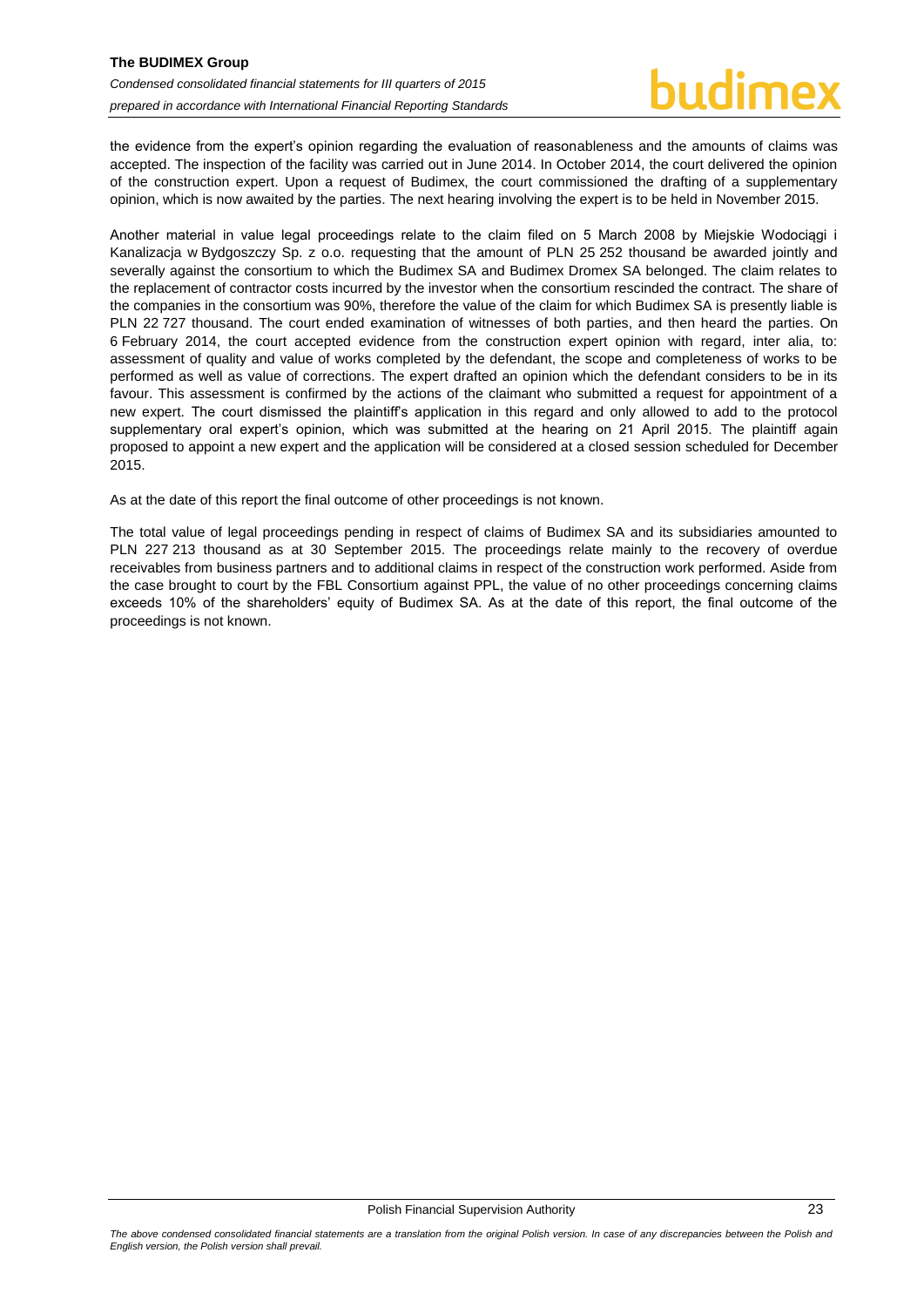### <span id="page-24-0"></span>**13. Contingent receivables and contingent liabilities**

|                                                | 30 September 2015  | 31 December 2014   |
|------------------------------------------------|--------------------|--------------------|
|                                                | (in PLN thousands) | (in PLN thousands) |
| Contingent receivables                         |                    |                    |
| From related parties, of which:                |                    |                    |
| - guarantees and suretyships received          |                    |                    |
| - bills of exchange received as security       |                    |                    |
| From related parties, total                    |                    |                    |
| <b>From other entities</b>                     |                    |                    |
| - guarantees and suretyships received          | 345 701            | 316 777            |
| - bills of exchange received as security       | 7433               | 8519               |
| From other entities, total                     | 353 134            | 325 296            |
| Other contingent receivables                   | 235                | 86                 |
| <b>Total contingent receivables</b>            | 353 369            | 325 382            |
| <b>Contingent liabilities</b>                  |                    |                    |
| To related parties, of which:                  |                    |                    |
| - guarantees and suretyships issued            | 5 3 1 7            | 5 4 5 6            |
| - bills of exchange issued as performance bond |                    |                    |
| To related parties, total                      | 5317               | 5456               |
| To other entities, of which:                   |                    |                    |
| - guarantees and suretyships issued            | 2 507 061          | 2 035 036          |
| - bills of exchange issued as performance bond | 2 1 9 5            | 6746               |
| To other entities, total                       | 2 509 256          | 2 041 782          |
| Other contingent liabilities                   | 134 024            | 135 480            |
| <b>Total contingent liabilities</b>            | 2 648 597          | 2 182 718          |
| <b>Total off-balance sheet items</b>           | (2 295 228)        | (1857336)          |

Contingent receivables represent guarantees issued by banks and other financial institutions to the companies of the Budimex Group as security for the potential claims the Group may file against its business partners in respect of the construction contracts in progress.

Contingent liabilities represent guarantees and suretyships issued by banks to business partners of the Group as security for the potential claims they may be filed against the Group in respect of the construction contracts in progress. Banks are entitled to recourse the underlying claims to Group companies. Guarantees issued to the Group's customers represent an alternative, to the retentions held, method of securing potential claims of customers.

The bills of exchange issued represent a security for the settlement of liabilities towards the strategic suppliers of the Group, while the bills of exchange received and recognized under contingent assets (receivables) represent security for the repayment by the Group customers of the amounts due to the Group.

Other contingent liabilities include among others voluntary acceptance of enforcement constituting a security of payment up to the amount of PLN 133 554 thousand due and payable in the case of improper performance of obligations by Budimex SA under the acquisition agreement concerning shares of Przedsiębiorstwo Napraw Infrastruktury Sp. z o.o.

The above condensed consolidated financial statements are a translation from the original Polish version. In case of any discrepancies between the Polish and *English version, the Polish version shall prevail.*